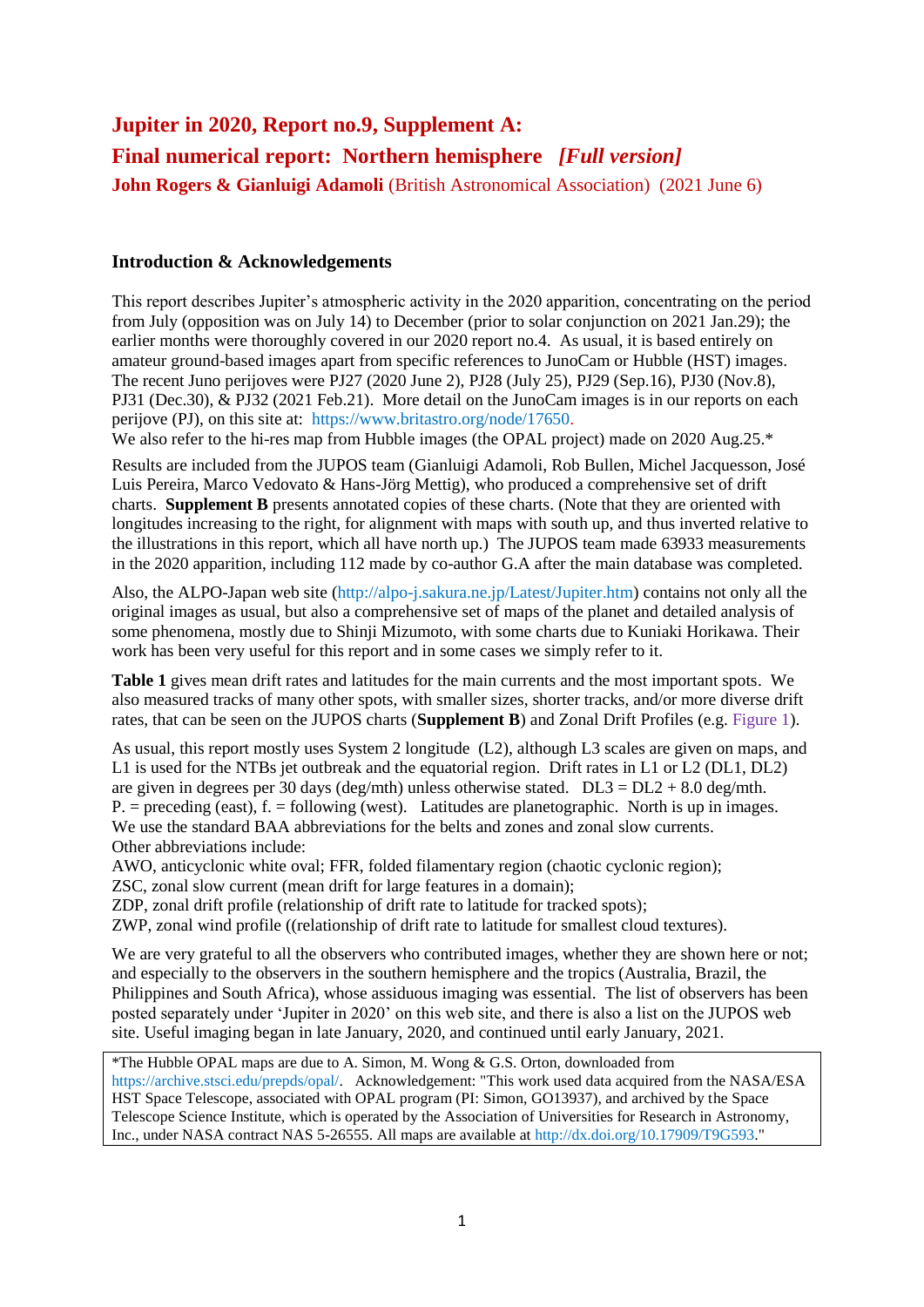|                    |                                                                                     | Table 1: Mean drifts and latitudes from JUPOS data: N. hemisphere, 2020                       |              |                 |               |            |           |  |
|--------------------|-------------------------------------------------------------------------------------|-----------------------------------------------------------------------------------------------|--------------|-----------------|---------------|------------|-----------|--|
|                    |                                                                                     |                                                                                               |              |                 |               |            |           |  |
|                    |                                                                                     | Average values in this table represent the mean motions of major spots and/or the major flows |              |                 |               |            |           |  |
|                    |                                                                                     | visible on the JUPOS charts. Thus, short tracks and outliers are not included.                |              |                 |               |            |           |  |
|                    |                                                                                     | All measured features can be seen in the JUPOS charts and the ZDPs.                           |              |                 |               |            |           |  |
|                    |                                                                                     |                                                                                               |              |                 |               |            |           |  |
|                    |                                                                                     |                                                                                               | No. of spots | Mean DL2        |               | Mean Lat.  |           |  |
|                    |                                                                                     |                                                                                               | (tracks)     | (deg/mth)       | <b>SD</b>     | ('graphic) | <u>SD</u> |  |
| N5TC               |                                                                                     | Small dark & bright spots                                                                     | 5(7)         | 12.3            | 6.9           | 60.4       | 1.1       |  |
|                    |                                                                                     |                                                                                               |              |                 |               |            |           |  |
| N4TC               |                                                                                     | Small dark & bright spots                                                                     | 24           | 7.2             | 3.2           | 51.6       | 0.9       |  |
|                    |                                                                                     |                                                                                               |              |                 |               |            |           |  |
| N3TC               |                                                                                     | Small dark & bright spots                                                                     | 11           | -18             | (estimated)   | (nd)       |           |  |
| <b>NNTC</b>        | AWO <sub>s</sub> :<br>Note: Track segments with steady drift over 2 months or more. |                                                                                               |              |                 |               |            |           |  |
|                    |                                                                                     | WS-4 was decelerating. WS-7 & LRS-1 were oscillating.                                         |              |                 |               |            |           |  |
|                    |                                                                                     | WS-4 (Feb-Aug)                                                                                | 1            | $-14$ $-5$ $-4$ |               | (nd)       |           |  |
|                    |                                                                                     | WS-4 (Sep-Oct)                                                                                | 1            | $+2.0$          |               | 40.6       |           |  |
|                    |                                                                                     | WS-6 (Jun-Nov)                                                                                | 1            | $-9.3$          |               | 41.3       |           |  |
|                    |                                                                                     | WS-7 (Mar-Jul)                                                                                | 1            | $-4.0$          | (oscillating) | 41.0       | 0.1       |  |
|                    |                                                                                     | LRS-1 (Mar-Sep)                                                                               | 1            | $-8.9$          | 4.6           | 41.1       | 0.2       |  |
|                    |                                                                                     |                                                                                               |              |                 |               |            |           |  |
|                    |                                                                                     | NNTB dark streaks                                                                             |              |                 |               |            |           |  |
|                    |                                                                                     | $(p.\&$ f.ends)                                                                               | 7(18)        | $-2.0$          | 5.8           | 38.0       | 0.4       |  |
|                    |                                                                                     |                                                                                               |              |                 |               |            |           |  |
|                    | <b>NNTBs jet Dark spots</b>                                                         |                                                                                               | (55)         | $-81.3$         | 5.9           | 34.7       | 0.3       |  |
|                    |                                                                                     |                                                                                               |              |                 |               |            |           |  |
|                    |                                                                                     |                                                                                               |              |                 |               |            |           |  |
| NTC-A              |                                                                                     | AWO (w.s.C) (Jul-Sep)                                                                         | 1            | 16.5            |               | 32.3       |           |  |
|                    | F. rifted region                                                                    |                                                                                               | 8            | 28.6            | 1.9           | 32.0       | 0.3       |  |
|                    | P. rifted region                                                                    |                                                                                               | 2(4)         | 20.9            | 3.7           | 31.6       | 0.4       |  |
| NTC-B              | Dark spots                                                                          |                                                                                               | 17           | $-67.3$         | 3.2           | 27.8       | 0.3       |  |
|                    |                                                                                     |                                                                                               |              |                 |               |            |           |  |
| NTBs jet outbreak: |                                                                                     |                                                                                               |              |                 |               |            |           |  |
| NTC-C              |                                                                                     | Dark spots f. plumes                                                                          | 7(8)         | $-262.5$        | 8.2           | 23.8       | 0.3       |  |
| NTC-D              | Bright plumes:                                                                      |                                                                                               |              |                 |               |            |           |  |
|                    |                                                                                     | First 2-4 days                                                                                | 3            | $-350.1$        | 8.1           | 22.9       | 0.2       |  |
|                    |                                                                                     | Later                                                                                         | 3            | $-377.4$        | 3.0           | 23.0       | 0.0       |  |
|                    |                                                                                     |                                                                                               |              |                 |               |            |           |  |
| <b>NTropC</b>      | WSZ                                                                                 | (Feb-Apr)                                                                                     | 1            | $-6.6$          |               | 18.8       |           |  |
|                    | <b>WSZ</b><br>(Apr-Sep)                                                             |                                                                                               | $\mathbf{1}$ | $-4.8$          |               | 18.5       |           |  |
|                    | NTropZ AWOs (>1 month)                                                              |                                                                                               | 5            | $-1.1$          | 1.5           | 18.4       | 0.26      |  |
|                    | (except WSZ)                                                                        |                                                                                               |              |                 |               |            |           |  |
|                    |                                                                                     | White NEBn bays                                                                               | 3            | 10.0            | 4.3           | 17.6       | 0.30      |  |
|                    |                                                                                     | Dark NTropZ projections                                                                       | 5            | 12.8            | 5.2           | 17.5       | 0.35      |  |
|                    |                                                                                     | Dark NEB spots (inc. barges)                                                                  | 8            | 2.4             | 6.5           | 15.9       | 0.32      |  |
|                    |                                                                                     |                                                                                               |              |                 |               |            |           |  |

Figure 2 presents slices from maps throughout 2020 to give an overview of changes in major belts and zones. The greatest changes were in the NTB, NTropZ and NEB, with great upheavals in those domains. Since Report no.4, we have posted cylindrical maps of the planet from late July (Report no.6) and early Sep. (Report no.7) and others in our JunoCam reports. Figures 3-6 present maps from mid-Sep. to Dec*.*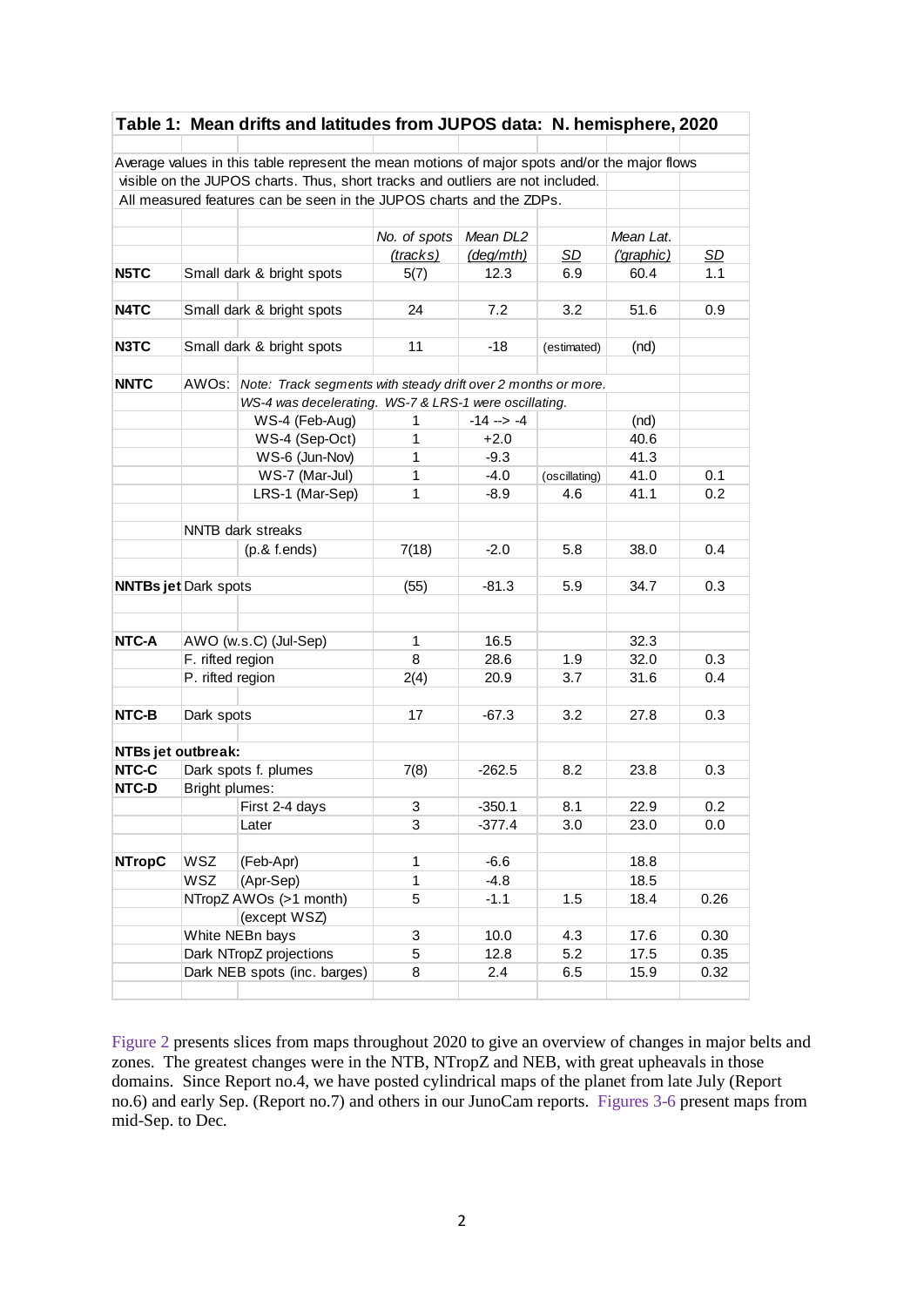# **High northern domains**

**N5 & N6 domains:** *Background notes, copied from our long-term report [Ref.1]:*

The drift rates of AWOs in the N4 and N5 domains, as in the N2, S3 and S4 domains, are very variable and show sudden unpredictable alternations between slow and fast rates. Circumstantial evidence suggests that some of these speed changes are caused by interactions with FFRs: specifically, that high-latitude AWOs naturally drift fast, but can be blocked by encounters with FFRs moving with the zonal slow current (ZSC).

**The N6 domain** approximately coincides with a visibly bland zone. We have tracked a very few features in this domain, all of them rapidly-prograding white ovals under the influence of the N6 or N7 jets. The northernmost was at  $67.3^{\circ}$ N and drifted at DL2 = -91 deg/mth, close to the N7 jet.

**[The N5 domain)]** ...As in N4, most spot tracks have positive DL2 (they are at 59-61ºN) and their ZDP has the same blunt retrograde form as the ZWP. We therefore suggest that the domain structure is the same: this blunt retrograde current is a ZSC (to be named the N5TC) and there is no true retrograde jet, apart from presumed circulation within the FFRs. Also as in N4, from 2010 onwards we have recorded white spots at higher latitudes (62.5—63.5°N) with much faster speeds (DL2 = -10 to -57). There is no difference in ZDP between long-lived (large) AWOs and other white spots....

The mean speed of the N5TC: For white spots, there is an obvious peak...around  $DL2 = +13$ . There is a long 'tail' toward prograde speeds.... Dark spots...also peak at about  $DL2 = +13$ . Averages are as follows:

Mean of all spots between 58.0 and 62.0°N (except 2 outliers):  $DL2 = +12.7 (\pm 4.2) (N=33)$ . Mean of all spots between 63.0 and 65.0°N (except 1 outlier):  $DL2 = -48.0 \ (\pm 5.3) \ (N=5)$ .

# Ref.1: Rogers J, Adamoli G, Jacquesson M, Vedovato M, & Mettig H-J (2017), 'Jupiter's high northern latitudes: patterns and dynamics of the N3 to N6 domains.' https://britastro.org/node/11328

# *N5 & N6 domains*

In 2020 we have exceptionally good coverage of the high northern domains, showing interesting interactions between spots, many of which can be identified on maps from Hubble (OPAL: Aug.25) and JunoCam (esp. PJ29: Sep.16). The JUPOS tracks are shown on the JUPOS chart [Supplement B] and summarised in a Zonal Drift Profile (ZDP) in Figure 7A.

We even recorded two spots at 66 and  $65.5^{\circ}N$  [numbers w2 & w3; w2 is in Figure 9], which we identify as small AWOs in the middle of the N6 domain (Bland Zone in JunoCam maps). They were rapidly prograding, but the speed of w2 was close to the velocity minimum that substitutes for a retrograde jet in this narrow domain according to the Cassini ZWP.

There has been one large and long-lived AWO in the N5 domain, tracked since 2019 March. It was fortuitously captured by JunoCam at several perijoves (PJ20, PJ23, PJ25, PJ29, PJ30) (e.g. Figure 8). Its track is well shown in the JUPOS chart, and its drift varies with latitude, as shown by the variation in proportion of green and blue points along slow and fast segments of the track. There were particularly interesting changes around this AWO in 2020 Aug-Sep. (Figure 9a,b,c), when we got an unusually detailed record of its coordinated changes in speed and latitude, which were typical of AWOs in high-latitude domains in being sudden (sometimes taking no more than a few days) and apparently induced by interacting with adjacent features. Thanks to the maps from Hubble and JunoCam, we can identify these features as FFRs and AWOs.

Figure 9 shows these interactions. First the N5 AWO decelerated as it encountered a very faint, southerly, slowmoving light spot (w5), which we identify as a N5 FFR (59.0°N, DL2 = +6 deg/mth). During this conjunction, around Aug.16-18, w5 became part of a larger presumptive FFR that wrapped around the southern edge of the N5 AWO, so it is understandable that this FFR could entrain the AWO. Then the AWO accelerated upon encountering a smaller, northerly, very fast-moving white spot in the N6 domain (w2), probably a tiny AWO (66.1 $\degree$ N, DL2 = -39) which appeared to swerve north of it and may then be visible on its p. side. Then the large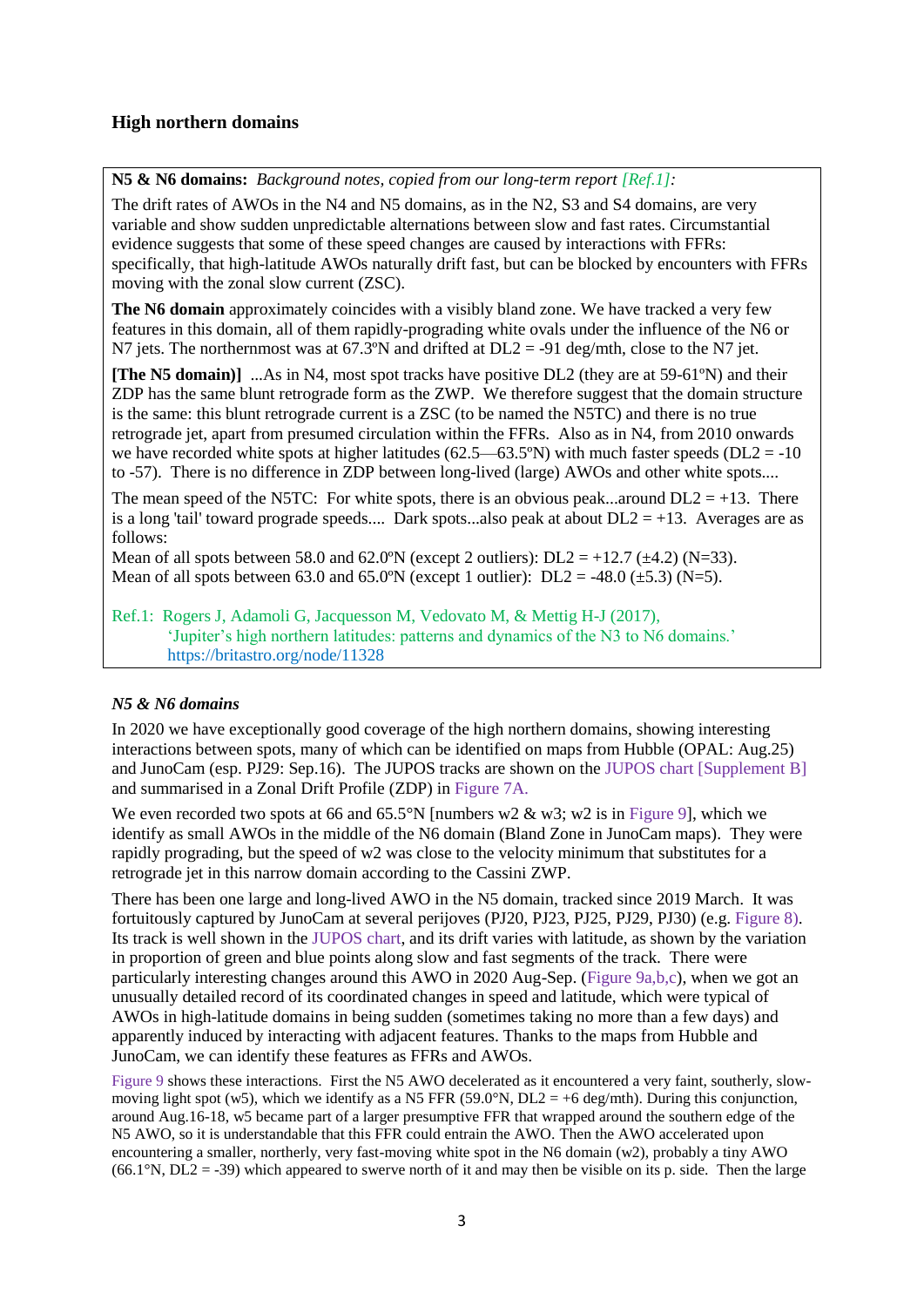N5 AWO decelerated again, upon encountering a smaller, southerly, slow-moving white spot (w4) which was a smaller N5 AWO (59.1°N,  $DL2 = +5$ ); this could be seen on the S edge of the N5 AWO on Oct.3.

In each case, the smaller spot passed north or south of the large AWO, and may have survived for a few days after the encounter. It is remarkable that the large AWO, not the smaller spot, changes its speed during these events, but we believe that the smaller N5 spots are representative of the slow current for the domain ('N5TC'), which governs the larger FFRs as well [ref.1, box above]; so the deceleration events are actually bringing the large AWO into line with the major features of the N5 domain. Between 59.0-62.0°N, spots w5 & w8 were FFRs, with speeds  $DL2 = +6$  and  $+11$  deg/mth; spots w4, w9 & w10 were small AWOs with mean speed  $DL2 = +13.7 (\pm 7.7)$ . For comparison, the mean speed for the N5TC as defined in our long-term report was +13.

The latitude of the large AWO correlated with its speed and was close to the Cassini ZWP, as usual (Fig.7A), but the detailed coverage this year shows for the first time that the latitude changes were often slower than the speed changes (Fig.7B). When the oval had high speed & high latitude, it would migrate temporarily to a higher latitude than indicated by the ZWP, before migrating back closer to the ZWP (e.g., mean lat. 62.9° [early May]  $\rightarrow$  -> 63.7° [mid-May to late July]  $\rightarrow$  -> ~62-63° [early to mid August]). This anomaly could be due to the oval deflecting the N6 prograde jet around it, which seems plausible from the JunoCam images, and is the obverse of the behaviour that we have reported in other domains when anticyclonic ovals distort the retrograde jet. Conversely, when the oval had low speed & low latitude (positive DL2,  $60-62^{\circ}$ N), it would wander in latitude, consistent with the almost flat ZWP in this range.

Also, there are white spots in the N4 domain to the south, whose tracks are partially parallel to that of the N5 AWO, although the Hubble map (Aug.25) shows no direct connection to it.

#### *N4 domain*

As usual, we achieved a complete JUPOS chart by combining the charts for the N (52-56°N) & S (48- 52°N) halves of the N4 domain, because some features moved up and down in latitude, sometimes without changing speed.

One example was the white spot at  $L2 \sim 345 \rightarrow 365 \rightarrow 330$  [W1] (Fig.10B). This was one of two N4 AWOs, which were the main features in N4 to have rapid prograding speeds at some times.. Then they were always at high latitude, and partially paralleling the large N5 AWO which lay between them to the north (Fig.9).

Averages for all spots between 50°N and 53.2°N inclusive (17 bright & 7 dark): DL2 = +7.2 ( $\pm$ 3.2), range +1.2 to +13.1 deg/30d. This matches the ZSC (N4TC), mean  $DL2 = +5.5$  deg/30d (2003-2016) [ref.1, box above].

The ZDP (Fig.10A) is very close to the ZWP from spacecraft, showing only a slight cyclonic gradient across this latitude range. Several spots in this range (not further north) drifted in latitude without significant change of speed, i.e. behaving as though the ZDP were flat (at least locally) in spite of the slight mean gradient. Further north there is a steep anticyclonic gradient with latitude up to the N5 jet, and the AWOs moved up and down this gradient (Fig.10A). Fig.10B shows how AWO W1 exhibited all these behaviours: at its slowest (steady  $DL2 = +12$ ) it wandered down then up in the N4TC latitude range before migrating further up to 53.5°N a few days *before* its speed accelerated accordingly. Thereafter, with a very fast mean speed of -27 deg/30d, it oscillated in speed and latitude, in good agreement with the ZWP.

#### *N3 domain*

The sharp latitudinal separation of the zonal slow currents for the N4 and N3 domains (N4TC and N3TC), with their different drift rates as documented historically, is very distinct in the 2020 JUPOS charts. The N3TC has mean  $DL2 = -18.6 \ (\pm 2.3)$  deg/mth (1999-2016) [ref.1]. The N3 chart confirms that the N3TC dominates this domain: it is clearly displayed by  $\sim$ 11 spots, both bright and dark, which mostly have  $DL2 \approx -18$ . However, the two best-tracked white spots had some track segments with DL2 = -29 and -32 respectively, and a small group of spots had DL2  $\approx$  -38.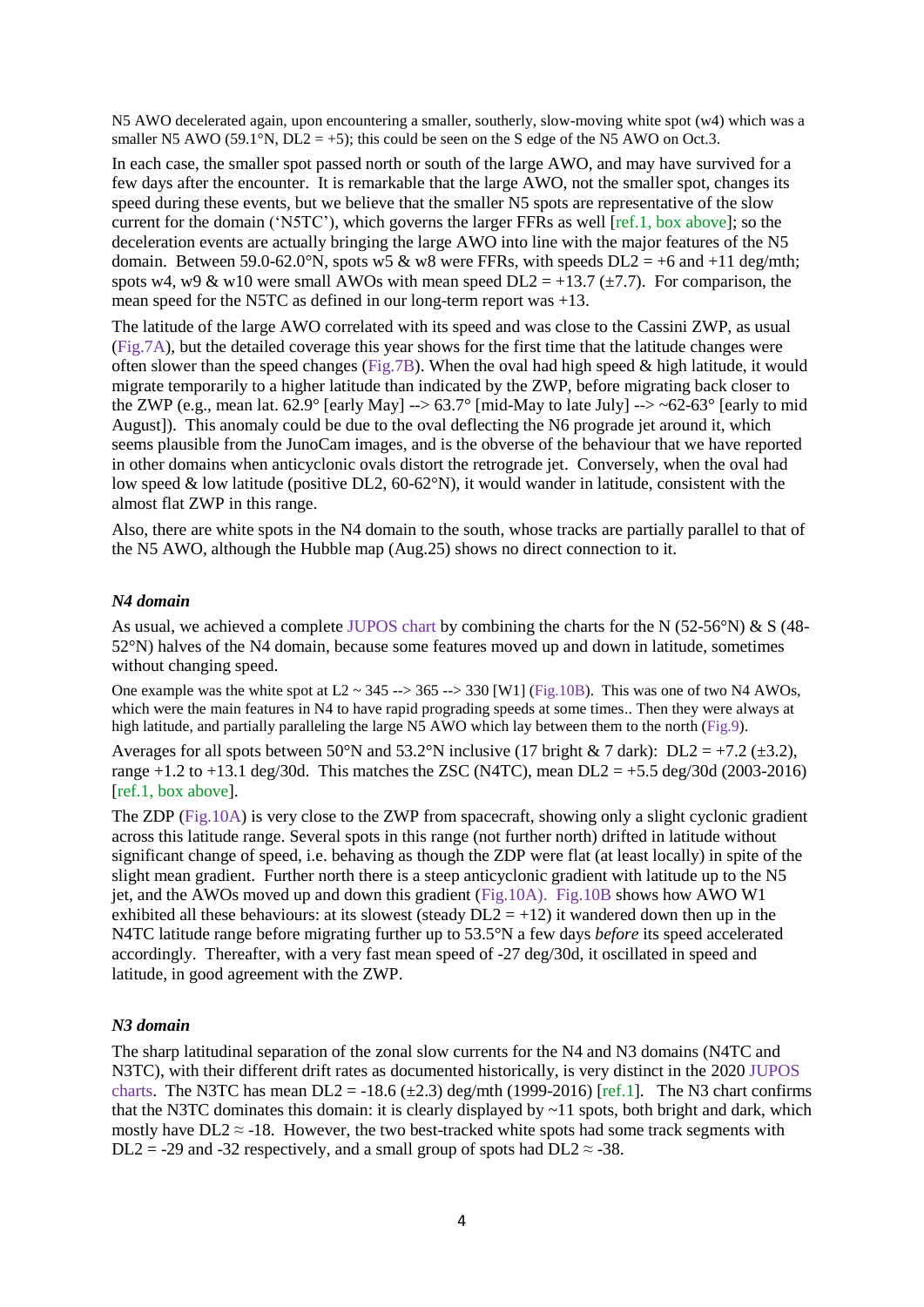# **N2 (N.N. Temperate) domain**

The following account follows on from Report no.4. The maps in Fig.11 show the features.

#### *NNTZ AWOs:*

Four major AWOs were tracked in 2020, but two of them merged in late October:

LRS-1: White from July to Nov., with a dark rim that may have faded in Nov. (Figs. 18 & 30). Its drift rate continued to oscillate, with a slightly lower mean speed than before, but with period increasing to  $\sim$ 3 months. It was still recorded in a methane image on Dec.9. A single measurement in early Jan., 2021, suggests that the drift since Oct. had stabilised at  $DL2 = -4$ .

WS-4: Likewise, white from July to Nov. (Fig.9), with a dark rim that may have faded in Nov. Since early July it was well tracked, with DL2 varying irregularly, from -4 (July) to -11 (late Aug.) to +2 (Sep.& Oct.) the faster again (Nov.). A smaller white oval approached it and possibly merged with it in late Oct.

WS-6 & 7: Two bright white ovals, WS-7 having a dark rim (Fig.12). The drift rate of WS-7 continued to oscillate up to early Aug., then it had  $DL2 = +5$ , rapidly approaching WS-6, until Oct.2. Then it accelerated briefly to delay the encounter, but they did meet in late Oct., merging around Oct.29-31. The actual merger was resolved on Oct.29 (Fig.12; also see original image in Fig.26). The merged oval remained large and bright and methane-bright in Dec. WS6 had a steady drift  $DL2 = -9$  from June to early Dec., not perturbed by the merger with WS-7.

The ZDP for all the features tracked in the N2 domain is shown in Fig.13. It is quite simple: all types of features follow the same ZDP which, typically, matches the Cassini ZWP in the negative DL2 range but has mostly lesser retrograding speeds in the positive DL2 range. This year, in contrast to some earlier years, the AWOs all followed the same ZDP/ZWP regardless of their size.

Many of these features were small dark spots in the anticyclonic part of the domain (39.4—42.4°N), rarely lasting for more than a month, which had a great range of speeds (Fig.13). Most had DL2 in the range from  $-10$  to  $+21$ .

A tiny dark spot f. WS4 in early August had exceptional drift:  $DL2 = +48$  deg/mth, at 39.7°N, i.e. in the NNTBn retrograde jet but retrograding much more rapidly than previously recorded (Fig.13). It then moved N until it was caught in the prograding flow for a week, before resuming retrograde drift with  $DL2 = +25$  into Sep. alongside pale sector A.

#### *NNTB:*

Overall, at most longitudes there was no distinct dark belt, but the NNTB was a collection of variable dark segments, pale ochre segments, and FFRs, with some of these interconverting during the year. Both dark and pale segments often appeared 'closed', i.e. with curved ends suggesting cyclonic circulation, and this was confirmed by some spectacular closeups from JunoCam (PJ28, PJ29, PJ31, PJ32; though a more complex form of interface was viewed at PJ27). The NNTB was not evidently affected by the great NTBs jet outbreak, in contrast to previous such events [see box below].

The more distinct sectors were as follows, listed in order of increasing longitude from WS-4, continuing from Report no.4; see maps in Fig.11.

A) Pale ochre segment spanning approx. L3  $\sim$  160-200 from July to Dec. (This was a former dark segment that had split and faded away in June.)

B) A short dark segment around L2~140, L3~220, which appeared in July. (This sector had been a FFR from April to June.) In Sep. the dark segment shrank, sometimes appearing brown, and became indistinct, though a dark NNTB persisted across this sector. In Dec. there was a distinct dark segment from L3 ~ 204-244 (L2 ~ 315-357[early Dec], 325-360 [late]).

C) A long sector p. and f. WS-7, resembling a FFR but with a dark central strip, in July & Aug. It disappeared in Sep. as WS-7 converged on WS-6.

D) F. WS-6, in Feb.-March there had been a very dark sector that became dark red-brown in April-May. K. Horikawa (ALPO-Japan) showed that its p. end had the unusual rapid drift rate of  $DL2 = -22$  deg/mth, passing WS-6 in May before becoming indistinct. This NNTB became lighter in June, but its p. part was still present in July & Aug. as a long brown or ochre sector f. WS6. Its f. part was dark but irregular in July, then became a FFR in Aug.& Sep. The turbulent NNTBs p. (downstream of) this new FFR may have been the source of NNTBs jet spots (see below).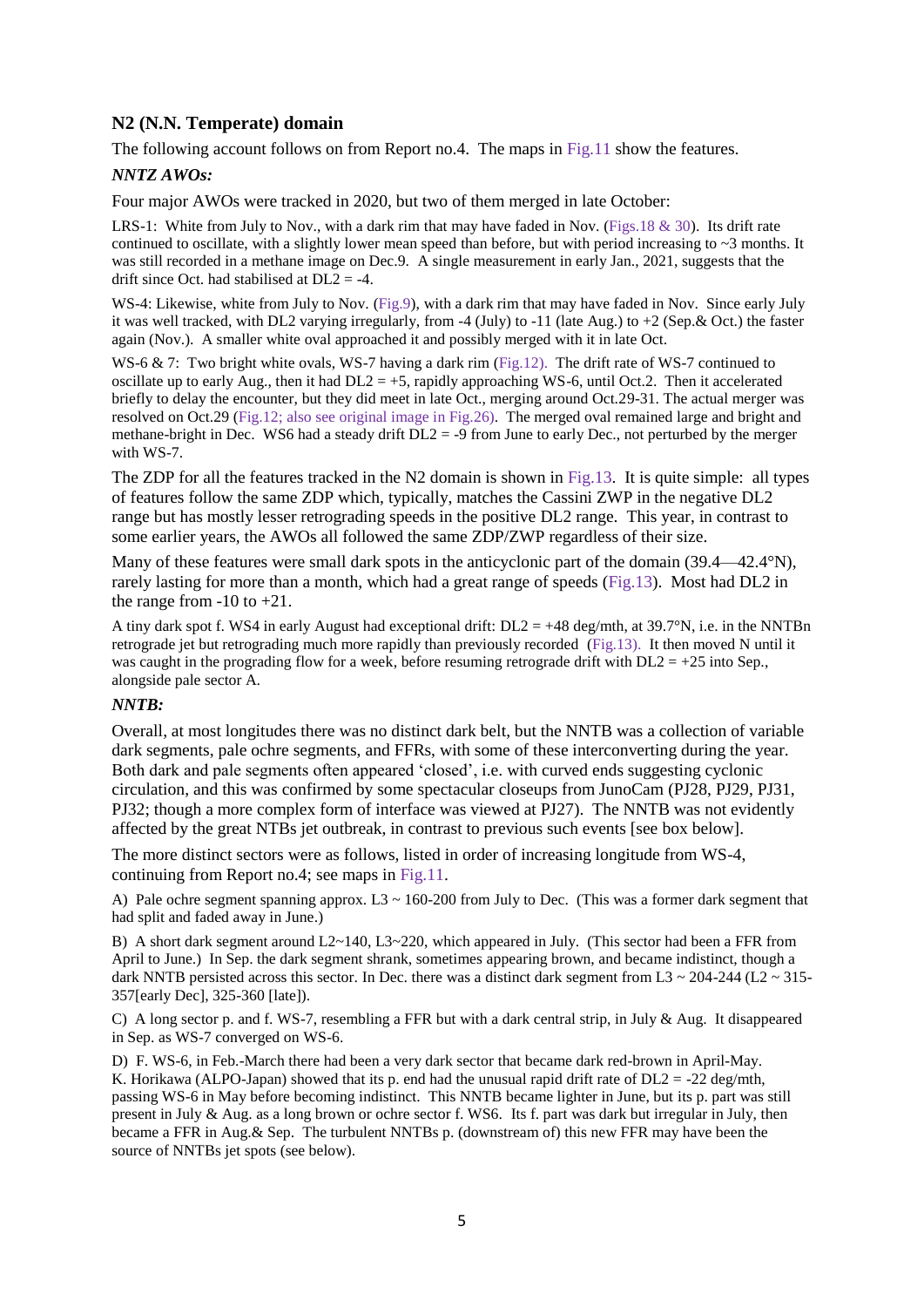E, F) The sector of NNTZ f. LRS-1 had been exceptionally disturbed from April to June, and it was still darkened and disturbed from July to (at least) Oct., although dark segments of NNTB on its S side behaved normally. There was a well-defined short dark NNTB segment (E) in July, which became brown in late Aug. and faded in Sep. As it disappeared, another short dark NNTB segment (F) developed in Oct., just f. the prograding LRS-1 and p. the fading segment E.

G) A FFR p. WS-4, from July to early Oct. (at least).

The NNTB dark segments were at  $38^{\circ}$ N and had NNTC drifts, ranging from DL2 = -7.5 to +6 deg/mth (**Table 1**). A few dark spots had similar drifts and latitudes.

### *NNTBs jet (N2 jet):*

The high abundance of small dark spots on this jet continued, surprisingly undiminished by the NTBs jet outbreak [see box below]. In Aug-Sep., the spots were still present at most longitudes. (They are marked by red lines on the maps in  $\text{Fig.11.}}$ ) In contrast to the earlier uniform speeds, their drift rates were more diverse, and they tended to decelerate along their course. From late July onwards, the spots were mainly appearing near  $L2 \sim 260$  [L3~340] (Aug.1) --> L2~210 [L3~300] (Oct.1), i.e. downstream of a vigorous FFR. And they disappeared somewhere around  $L2 \approx 310-30$  [L3  $\approx 30-$ 110], where there was some interaction with spots in the NTZ (see below).

We reported mean  $DL2 = -80 \left( \pm 2 \right)$  deg/mth up to June (Report no.4). In July the drift became more variable; several short-lived spots had very fast drifts up to  $\sim$ -106 (not included in the m), whereas the main spots decelerated, the slowest speed being -60; they also tended to move to slightly lower latitude. Mean drift rates for the main tracks from July onwards were -83.4 ( $\pm$ 4.9; n=14) before deceleration and -72.0 ( $\pm$ 8.2; n=7) after deceleration, with some overlap in the ranges. The ZDP is in Fig.14: it fits on the Cassini ZWP below the Cassini peak at 35°N, but continues up to faster speeds  $(DL2 = -94)$  between 35-36°N; this exactly matches the ZWP observed by Voyager. We have seen this ZDP pattern before in this N2 jet (& also in the S2 jet), in 2011-12 & 2005-06 [Rogers & Adamoli (2015), 'Jupiter in 2011/12: Final report up to 2012 Feb.' http://www.britastro.org/jupiter/2011report09.htm], though not in 2013-15. This suggests that the N2 jet profile is variable.

## **Effect of previous NTBs jet outbreaks on the NNTB**

It is clear that NTBs outbreaks normally suppress visible activity on the NNTBs jet, as summarised in  $[ref.2]*$ . In 2012 and 2016-17, they also appeared to whiten most or all of the NNTB:

**In 2012:** "The NNTB was essentially invisible in 2012 July-August, being replaced by a broad white zone from NTZ to NNTZ .... Super-fast NTBs outbreaks generally suppress activity in the NNTBs jet stream (see Discussion)." --[ref.2]\*.

**In 2016-17,** up to 2016 Dec. the NNTB was present all around the planet and carried many dark spots on the NNTBs jet, then it disappeared over >190° longitude from 2017 Jan. onwards. Activity on the NNTBs jet did not completely stop, but both the density and size of spots seemed to be much reduced; they recovered fully in 2017 March. We concluded that the NTBs outbreak probably whitened much of the NNTB and diminished the visible activity on the NNTBs, as in most previous such outbreaks, even though modern hi-res images still reveal some residual activity.  $-[2016/17$  Reports nos.6 & 10]

\*Ref.2: Rogers JH & Adamoli G (2019 June) JBAA 129 (no.3), 158-169. 'Jupiter's North Equatorial Belt and Jet: III. The 'great northern upheaval' in 2012.' https://britastro.org/node/15629. Also at: http://arxiv.org/abs/1809.09736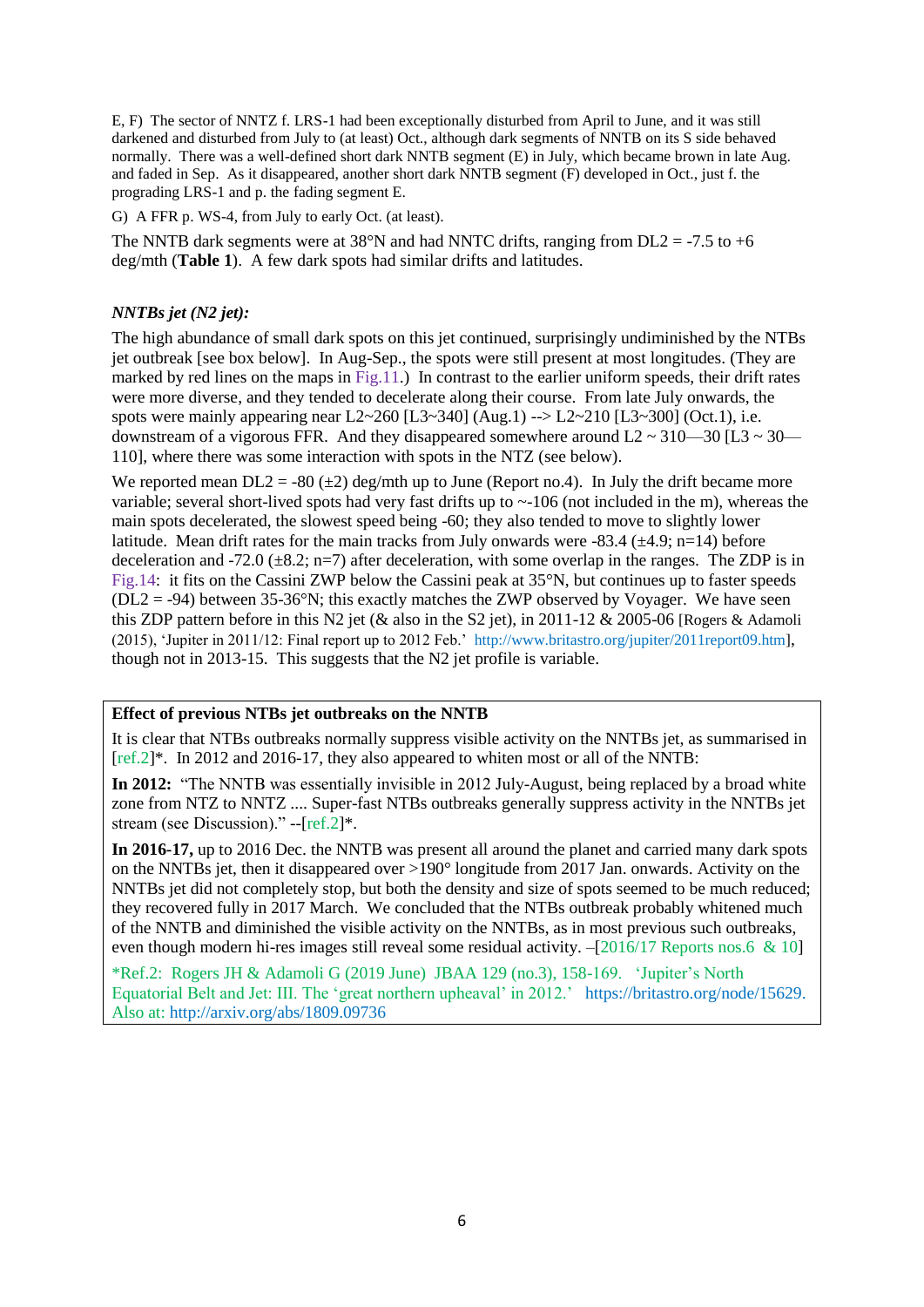# **North Temperate domain**

The main feature of this domain was, of course, the great NTBs jet outbreak that started on August 18, creating three powerful plumes here named NTBO-1, -2, -3, with expanding turbulent 'wakes', leading to eventual revival of the NTB. The maps in Figure 15 show the radical changes during this upheaval, which we summarise as follows.

In July-August, before the outbreak, the NTB was still very faint at most longitudes, pale fawn in colour, but still with a long-lived rifted sector drifting with the N. Temperate Current A (NTC-A); and a dark grey NTB sector p. the rifted sector, with tiny dark spots emanating from it in the N. Temperate Current B (NTC-B); and a weaker, narrower, variable NTB(N) tapering f. the rifted region. This appearance did not change until mid-Sep., as the initial NTBO's did not perturb either the rifted region or the NTC-B activity. Then as the expanding 'wake' of NTBO-1 passed the rifted region in Sep., production of NTC-B spots was no longer observable. However the rifted region probably survived, as described below. Alongside its f. end, continuously from March to Dec., was a small bright AWO in the NTZ at 32°N [spot C below].

After the end of Sep., the JUPOS chart is sparse. But there was a real change in the NTB around that time. As the three plumes disappeared, from mid-Sep. to early Oct., the NTB evolved rapidly. The large-scale wave structure of the plume tails dissipated leaving (from N to S):

--a narrow NTB(N), still pale at some longitudes but darkening at others  $(\sim 30^{\circ} N)$ ;

--a dark grey streaky NTB(S) without major features  $(-25^{\circ}N)$ ;

--from Nov. onwards, a reddish southern fringe;

--a disturbed narrow NTropZ, still streaked with remnants of the plume wakes' wave structure entangled in the NEBn.

So by the end of the apparition, the NTB was generally quiescent. In Dec., it was a broad grey belt at most longitudes, with a reddish southern fringe, and a persisting gap probably representing the rifted sector.

#### *Terminology in the North Temperate domain and NTBs outbreak:*

Zonal drift rates in the NTB latitudes fall into four groups, historically called the N. Temperate Current (NTC-) A, B, C & D (see **Table 1**). NTC-A is the (retrograding) zonal slow current. NTC-B is the prograding flow in the mid-NTB shear latitude. NTC-C (the fast NTBs jet,  $DL1 \sim -1$  to -2 deg/day) governed some historical NTBs jet outbreaks and also the dark spots in the tails of the outbreaks in the present era. NTC-D (DL1  $\sim$  -4 to -5 deg/day), which I designate as 'super-fast', is the full speed of the NTBs jet, and is the speed of the plumes in these outbreaks.

We use the term 'outbreak' to mean a vigorous meteorological eruption, either of a single convective plume or a larger stormy disturbance. In the NTB context it can refer both to the individual plumes, and to the upheaval as a whole. I have labelled the three plumes 'NTBO-1,-2,-3', and Mizumoto distinguishes between 'plumes 1,2,3' and 'outbreaks 1,2,3' where the latter includes the turbulent 'tail' or 'wake' that grew following each of them.

Dr Sanchez-Lavega and colleagues refer to NTBs jet outbreaks as NTB Disturbances (not to be confused with N. Temperate Disturbances as described in our reports). They are also sometimes referred to as NTB Revivals, which indeed corresponds to the upheavals of recent decades, but historically some NTBs jet outbreaks have not caused revival of the NTB, and some revivals of the NTB have occurred without a known jet outbreak.

#### *References on previous NTBs jet outbreaks:*

3. Rogers J & Mettig H-J (2008), 'Jupiter in 2007: Final Numerical Report.' http://www.britastro.org/jupiter/2007report20.htm

4. Rogers JH & Adamoli G (2019) JBAA 129 (no.3), 158-169. 'Jupiter's North Equatorial Belt and Jet: III. The 'great northern upheaval' in 2012.' https://britastro.org/node/15629. Also at: http://arxiv.org/abs/1809.09736

5. Sanchez-Lavega A et al.(2017). 'A planetary-scale disturbance in the most intense Jovian atmospheric jet from JunoCam and ground-based observations.' Geophysical Research Letters 44, 4679–4686. https://agupubs.onlinelibrary.wiley.com/doi/epdf/10.1002/2017GL073421 [The 2016-17 NTBs outbreak]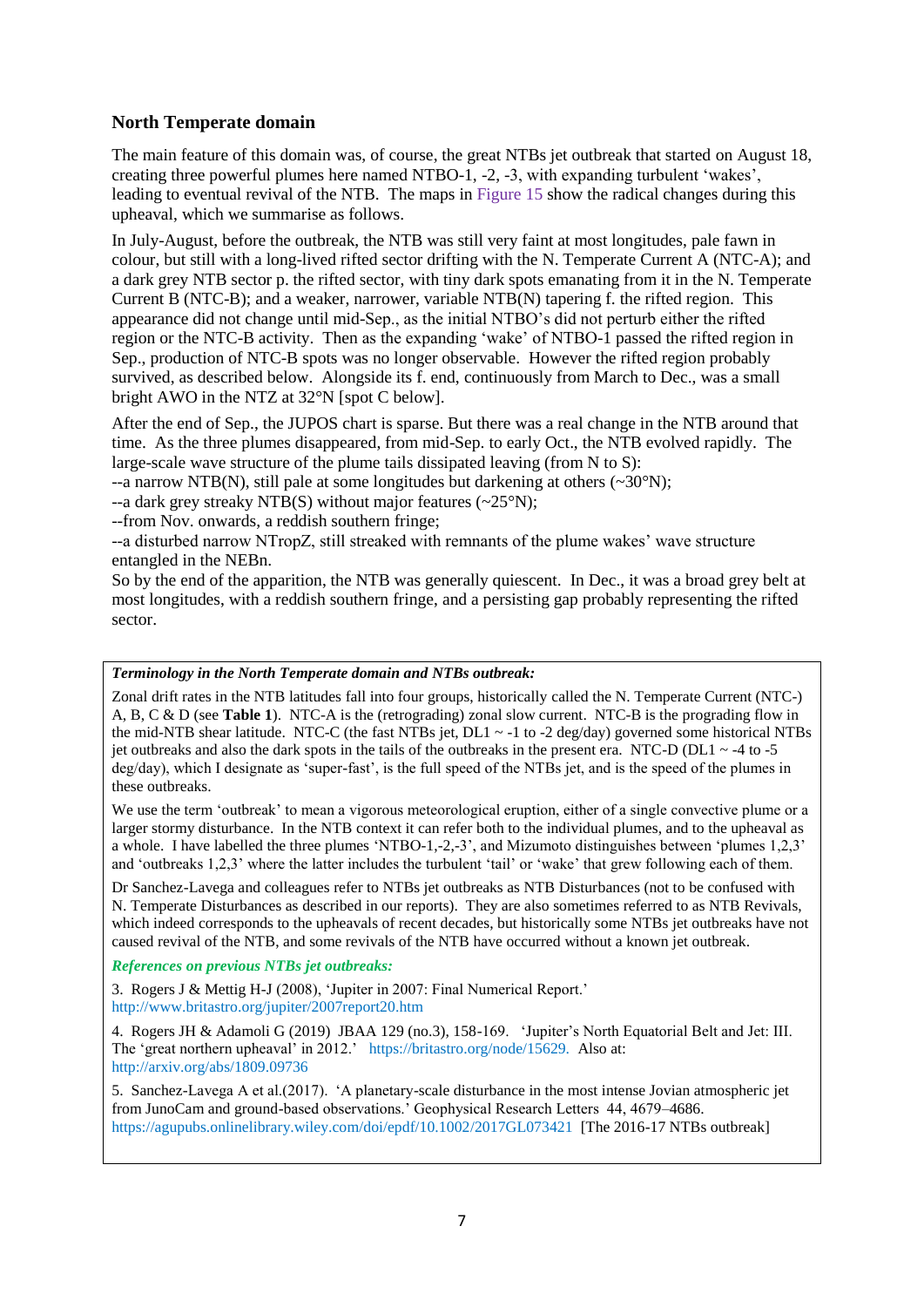#### *NTZ and NTB(N):*

The NTZ and NTB(N) were surprisingly little affected by this upheaval. The JUPOS chart shows that features moved with the usual N. Temperate Current A (NTC-A; see box above). The speeds fell into two groups:  $DL2 \sim +17$  to  $+21$  deg/mth, for the rifted region and features p. it and the AWO at its f. end; and  $DL2 \sim +30$  deg/mth, f. the rifted region. The main features labelled on the chart had drifts as follows  $(DS = dark spot or stream)$ :

A) DS (April-Aug.): Mean DL2 ~+19 deg/mth.

B) DS (Aug-Oct.): Mostly +24. In Aug-Sep. this was a distinct dark part of the streaky narrow grey NTB(N) (p. the rifted sector), which faded in Sep-Oct. leaving this little streak, dark brown in Oct. It may have been subsumed in the renewed dark grey NTB(N) again thereafter.

C) AWO alongside f. end of rifted sector (Mar-Dec.) (Figs.18 & 30B): +9 (Mar-Apr., 32.5°N), +19 (May  $\&$ June), +16.5 (July-Sep., 32.3°N), +21.5 (Oct- Dec., 32.3°N). This AWO was weakly methane-bright in the Hubble map on Aug. 25, and in some ground-based images in Sep. (e.g. Sep.8 & 13, C.Go) but not in others (Sep.12, 23, 25) (Fig.18).

D) F. end NTD (Feb-Apr.): ~+29 (32.1°N).

E) DS (March-June): Oscillating wildly; mean  $\sim +30$ .

F) DS/streak (March-July): Oscillating; mean ~+29.

G) Succession of dark spots or streaks (May-Oct.): the last one, long-lived, oscillating,  $\sim +30$ .

H) DS  $\rightarrow$  2 DSs in NTZ (Sep-Oct.): the p. spot,  $\sim$ +16. [see below]

Feature H (marked on the maps in Figures 11 & 15) was a pair of prominent dark spots in the NTZ at ~33°N in Oct., a little way f. the AWO. They did not develop from former NNTBs jet spots, but apparently developed from a similar spot marked on the Sep.7-8 map. No NNTBs jet spots disappeared here before late Sep. then, three successive NNTBs jet spots failed to pass spot H. Despite this, there was no proper N. Temperate Disturbance after April.

The spots f. the AWO (C) were notable for their oscillations  $(E, F, G)$  or other instability  $(G, H)$ , and were then replaced by a wave pattern in Nov.(see below). Also f. the AWO, slightly further north within the NTZ, two small prograding dark spots at 33°N merged to form one with  $DL2 = -14$  deg/mth (33.1°N), which disappeared on encountering the AWO. Another spot behaved similarly later ( $DL2 = -10$ , 33.0°N).

All these features, including the late-stage waves, adhered well to a ZDP which had lower peak retrograding speeds than the Cassini ZWP (Fig.14).

After the NTBs outbreak extended past the rifted sector, the latter was still recognisable in maps of Sep.7-8 (hi-res) and 15-16 (Fig.15), continuing on its previous track, with the AWO still at its f. end. In Oct., maps of decreasing resolution did not clearly resolve rifts, but this sector was included in a long 'NTBZ' at ~27°N. In Nov. this NTBZ had a well-defined f. end, an oblique dark feature adjacent to the AWO, so despite the low resolution it is likely that this was still the rifted sector. (Unfortunately the JunoCam maps at PJ29-PJ31 did not cover this region.)

Throughout Nov., there was a wave pattern on the NTBn at many longitudes although not alongside the putative rifted sector (Fig.15; also see Fig.30, below). Such a wave pattern often becomes visible some time after a NTBs jet outbreak. The last best image, on Dec.15 (Foster) (CM2=41, CM3=158), shows regular waves on NTBn all across the disk, with a mean wavelength of 10°. Three dark projections in this wavetrain, at  $31-32^\circ N$ , had  $DL2 = +24$  to  $+27, +29.5$ , and  $+35$ : i.e. the wavetrain did not show significant drift relative to the NTC-A.

#### *N. Temperate Current B (NTC-B):*

Small dark spots continued to arise just p. the rifted sector and prograde rapidly in the mid-NTB latitude, 28°N. From April to early June they were quite sparse and short-lived, but in June a more impressive outbreak began. From approx. June 12 to July 21, 14 such spots appeared, fairly evenly spaced: on average, one every 2.8 days with a separation of 6°. Some merged or disappeared as they prograded, but several survived for  $\sim$ 2 months, expiring near L2  $\sim$  0 in late Aug. & Sep. As the expanding 'wake' of NTBO-1 passed the rifted region in Sep., production of NTC-B spots was no longer observable, and only a few of the oldest ones survived for another week or two. The mean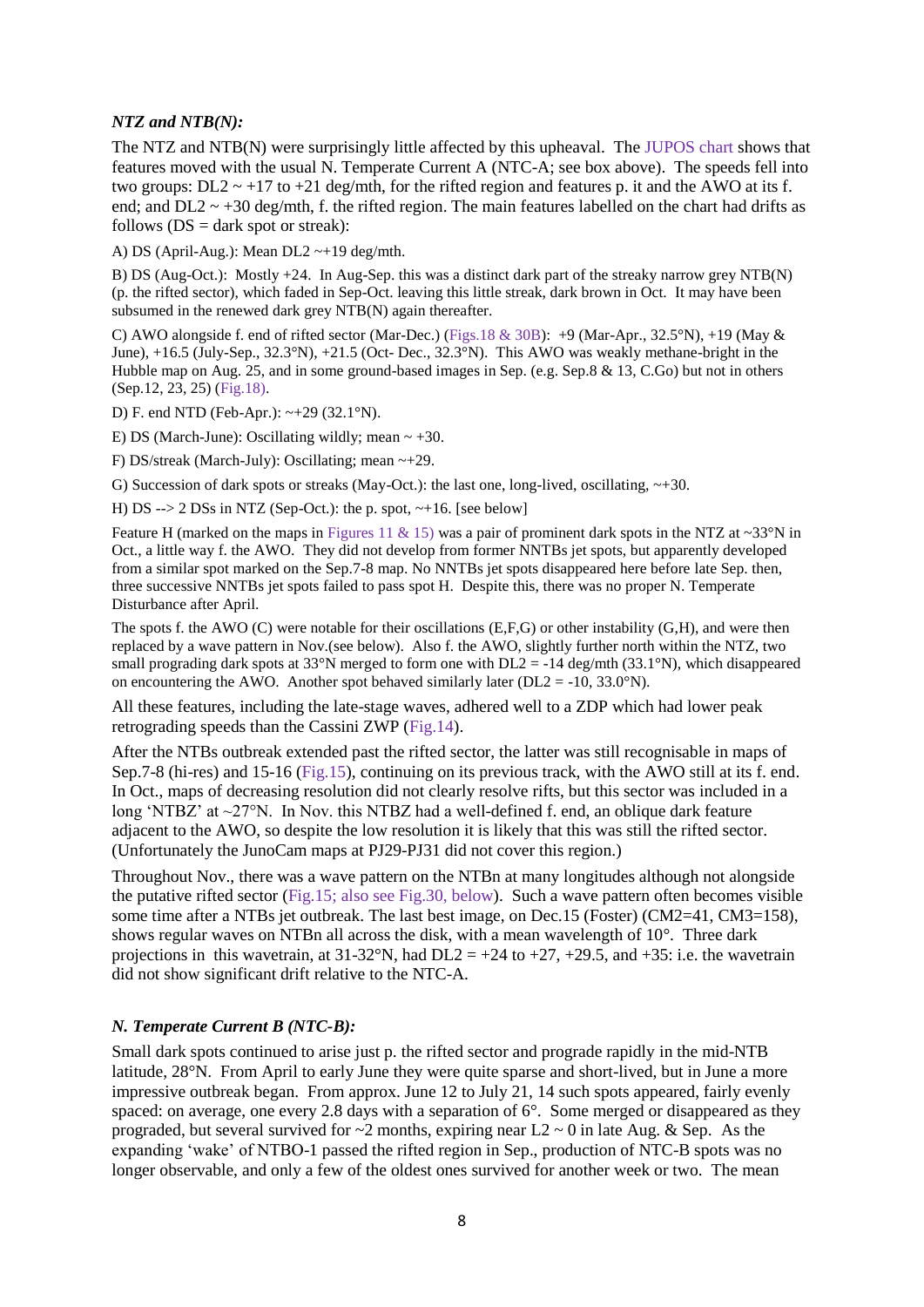DL2 (June-Sep.) =  $-67.3$  ( $\pm 3.2$ ; n=17) deg/mth; range  $-62$  to  $-72$  for most tracks. (In April-May, there was one spot with  $DL2 = -56$ , one with -67. Later, some spots first appeared with  $DL2 = -59$  before moving to lower latitude and accelerating.)

#### **The NTBs jet outbreak**

This great upheaval followed the same pattern as previous ones, but this was the best-observed ever, allowing minor components to be described for the first time. In view of the usual 5-year periodicity, it was expected in 2021 but it started a year early. Previous outbreaks in this series occurred in 2007, 2012, and 2016, though only the first was observed thoroughly, as the 2012 and 2016 events took place largely during solar conjunction. These were all covered in our regular reports, and there are final accounts of 2007 in [ref.3 in box above], and of 2012 with a general discussion in [ref.4], and of 2016 from a professional angle in [ref.5].

Bulletins on the 2020 outbreak were given in our 2020 reports no.6 (the first plume, Aug.18-25) and no.7 (up to Sep.11), with many images. Here we continue the account, including results from JUPOS measurements, but not repeating all the previous material, and not covering all aspects exhaustively. For a more complete account, along with a comprehensive set of maps, the reader should consult the website of the ALPO-Japan. Maps, charts, animations & reports by Shinji Mizumoto (including speed measurements by Kuniaki Horikawa) have been posted there:

http://alpo-j.sakura.ne.jp/Latest/j\_Cylindrical\_Maps/j\_Cylindrical\_Maps.htm including a final graphical-style report on 'The 2020 NTBs Jetstream outbreak':

http://alpo-j.sakura.ne.jp/Latest/j\_Cylindrical\_Maps/NTBs\_outbreak\_report\_E.pdf Some material from their accounts is republished here by kind permission of Shinji Mizumoto.

Figures 16-26 show images and maps from August to October, illustrating many aspects of the upheaval. Fig.19 highlights the main features. Fig.27 is Mizumoto's chart of the outbreak (the equivalent JUPOS chart is in Supplement B). Fig.28 shows how the NTBs jet speeds in 2020 fit into the pattern over the past series of cycles.

Before the outbreak, only a few inconspicuous little flecks indicated the presence of the super-fast jet. We noticed one on May 13-18 with  $DL1 \sim -4 \text{ deg/day}$  (Report no.4), and G.A. has identified two more, on July 9-14 and 27-30, at 23.5  $(\pm 0.6)$ °N, with DL1 = -3.6 deg/day. This was no faster than a year earlier (Fig.28), so did not predict the imminence of the outbreak.

The 2020 NTBs jet outbreak started on Aug.18. Following Mizumoto's description, four elements can be distinguished:

*1) The super-fast plumes at 23°N.* Three of the these appeared at different longitudes, initiating all the other phenomena. Plume 1 appeared on Aug.18, plume 2 on Sep.1-2, & plume 3 on Sep.7-8 (see Reports nos.6&7 for details). Each one was extremely bright in RGB & CH4 & UV images, indicating an extrusive phenomenon rising high above the main cloud deck. They moved with the full speed of the NTBs jet-stream, prograding in L1 at almost 5 deg/day.

**Table 2** below gives their data. **Table 2A** gives the dates of the three plumes. **Table 2B** gives the average speeds for the plumes and the subsequent dark spots, both from ALPOJ and from JUPOS. Individual speeds are given in the ALPOJ report online, and in **Table 2C** from JUPOS.

The detailed coverage in 2020 revealed that each plume accelerated in its first few days. In **Table 2B**, this is documented in the JUPOS drift rates but the ALPOJ drift rates are averaged over the whole track. Even so, the sustained speeds are slightly lower than in most previous such outbreaks (Fig.28).

*2) The 'tail' or 'wake' that rapidly grew f. each plume, consisting mainly of large dark spots centred at ~24°N, with DL1 averaging ~-1 deg/day.* Animations confirmed that these had anticyclonic circulation. (See Report no.7 for some initial discussion, and below for more.) On the N and S edges of the wake were streaks of methane-bright cloud from the plume, which became items  $3 \& 4$  below.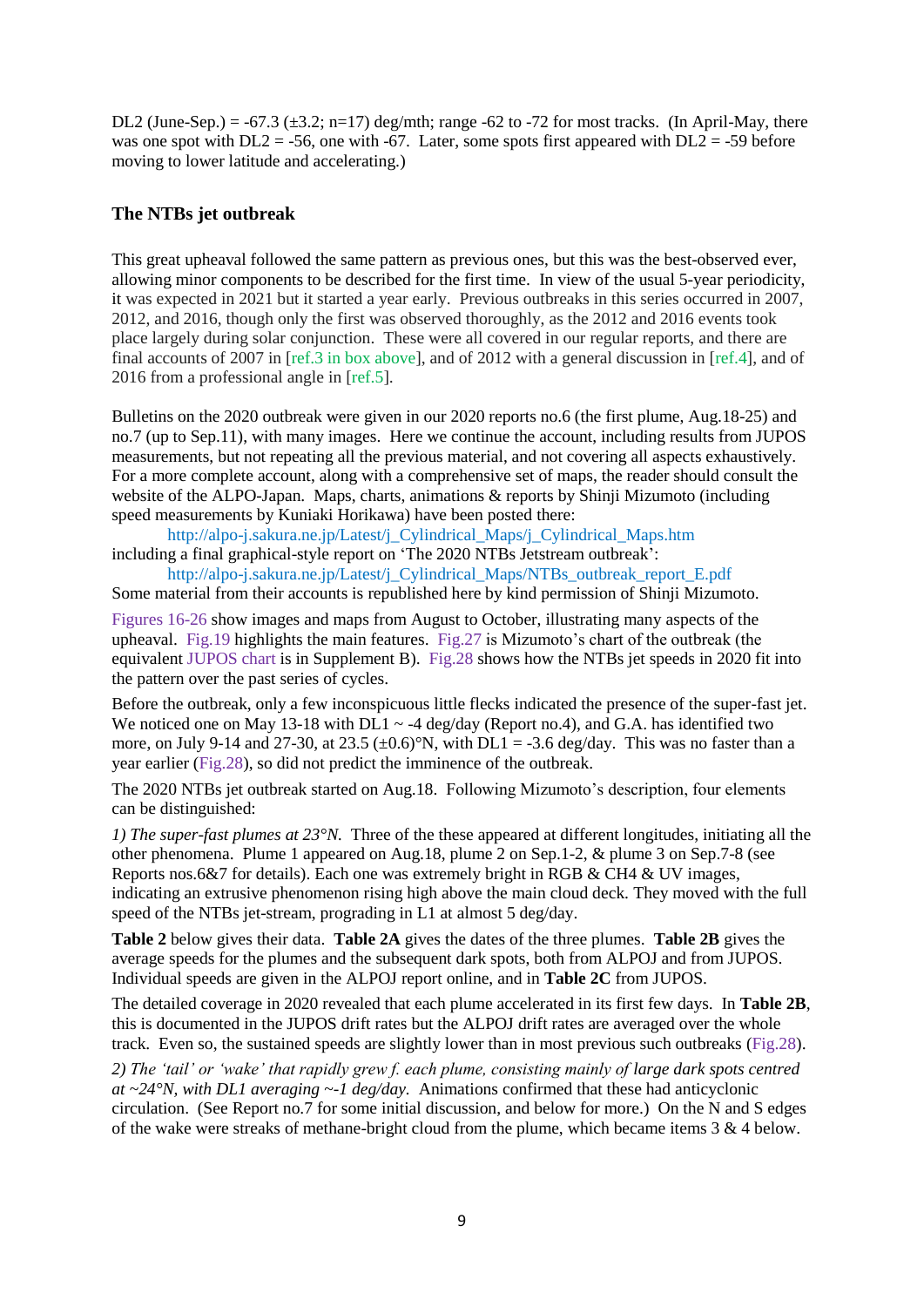In report no.7 we noted that these dark spots were produced f. plume 1 every 4-5 days, when they would form a regular chain, but on intervening dates, the wake appeared more chaotic. This process continued f. plume 1 for one more cycle, to reach n=6 distinct spots on Sep.11-13. (Thereafter, the whole wake became chaotic on a smaller scale.) The same process occurred f. plume 2, with  $n = 1$ (Sep.6), 2 (Sep.9), 3 (Sep.12), 4 (Sep.21). The spacing of these dark spots, 12-20 deg longitude with mean ~14 deg, accords with their production about every 4-5 days. The relationship to waves of similar wavelength along the NEBn edge is discussed below.

\_\_\_\_\_\_\_\_\_\_\_\_\_\_\_\_\_\_\_\_\_\_\_\_\_\_\_\_\_\_\_\_\_\_\_\_\_\_\_\_\_\_\_\_\_\_\_\_\_\_\_\_\_\_\_\_\_\_\_\_\_\_\_\_\_\_\_\_\_\_\_\_\_\_\_\_\_\_\_\_\_

#### **Table 2A: Dates of the NTBs plumes:**

NTBO-1: appeared Aug.18; disappeared Oct.7-14.

NTBO-2: appeared Sep.1-2; disappeared Sep.25-28.

NTBO-3: appeared Sep.7-8; disappeared Sep.19-22.

Dates of appearance are from our Report no.7. The first date is for a tiny 'pinprick' spot that would have been missed in earlier decades; the second is for the obvious bright spot.

Dates of disappearance are from Mizumoto's final report. The range of dates indicates that each plume weakened abruptly but could still be traced for a few days before it finally vanished.

\_\_\_\_\_\_\_\_\_\_\_\_\_\_\_\_\_\_\_\_\_\_\_\_\_\_\_\_\_\_\_\_\_\_\_\_\_\_\_\_\_\_\_\_\_\_\_\_\_\_\_\_\_\_\_\_\_\_\_\_\_\_\_\_\_\_\_\_\_\_\_\_\_\_\_\_\_\_\_\_\_

#### **Table 2B:**

|                      |          | Average drift rates in NTBs outbreak |         |             |         |           |         |         |         |                     |
|----------------------|----------|--------------------------------------|---------|-------------|---------|-----------|---------|---------|---------|---------------------|
|                      |          | $DL1$ ( $\degree$ /d)                | $(\pm)$ | DL1 (°/30d) | $(\pm)$ | $u (m/s)$ | $(\pm)$ | Lat.(q) | $(\pm)$ | $\underline{\sf N}$ |
| <b>Bright plumes</b> |          |                                      |         |             |         |           |         |         |         |                     |
| <b>ALPOJ</b>         |          | $-4.78$                              | 0.22    | $-143.4$    | 6.6     | 159.9     | 2.8     | 23.2    | 0.1     | 3                   |
| <b>JUPOS</b>         | 1st 2-4d | $-4.04$                              | 0.27    | $-121.2$    | 8.1     | 153.1     | 3.7     | 22.85   | 0.15    | 3                   |
|                      | Later    | $-4.95$                              | 0.1     | $-148.5$    | 3.0     | 165.3     | 1.3     | 23.0    | 0.0     | 3.0                 |
| Dark spots f. plumes |          |                                      |         |             |         |           |         |         |         |                     |
| <b>ALPOJ</b>         |          | $-0.78$                              | 0.49    | $-23.4$     | 14.7    | 106.6     | 6.2     | 24.0    | 0.3     | 10.0                |
| <b>JUPOS</b>         |          | $-1.12$                              | 0.27    | $-33.6$     | 8.2     | 113.3     | 3.5     | 23.8    | 0.3     | 8.0                 |

\_\_\_\_\_\_\_\_\_\_\_\_\_\_\_\_\_\_\_\_\_\_\_\_\_\_\_\_\_\_\_\_\_\_\_\_\_\_\_\_\_\_\_\_\_\_\_\_\_\_\_\_\_\_\_\_\_\_\_\_\_\_\_\_\_\_\_\_\_\_\_\_\_\_\_\_\_\_\_\_\_

[the ALPOJ analysis included some later, slower dark spots]

#### **Table 2C: JUPOS data for the individual plumes:**

| NTBs outbreak: Bright plumes (JUPOS data, G.A. analysis) |                |                     |         |                |    |  |  |  |
|----------------------------------------------------------|----------------|---------------------|---------|----------------|----|--|--|--|
|                                                          |                |                     |         |                |    |  |  |  |
| spot                                                     | time interval  | $DL1(^{\circ}/30d)$ | U3(m/s) | Lat. (graphic) | n  |  |  |  |
|                                                          |                |                     |         |                |    |  |  |  |
| #1                                                       | Aug $18 - 20$  | $-119.9$            | 152.8   | 22.7           | 10 |  |  |  |
|                                                          | Aug 21 - Oct 4 | $-149.9$            | 166.0   | 23.0           | 68 |  |  |  |
|                                                          |                |                     |         |                |    |  |  |  |
|                                                          | Sep $1-5$      | $-129.8$            | 157.0   | 22.9           | 11 |  |  |  |
| #2                                                       | Sep 7 - 15     | $-146.3$            | 164.2   | 23.1           | 12 |  |  |  |
|                                                          | Sep 16 - 29    | $-152.0$            | 166.8   | 23.0           | 9  |  |  |  |
|                                                          |                |                     |         |                |    |  |  |  |
| #3                                                       | $Sep 8 - 11$   | $-113.7$            | 149.6   | 23.0           | 8  |  |  |  |
|                                                          | Sep 12 - 19    | $-145.8$            | 164.1   | 23.0           | 9  |  |  |  |
|                                                          |                |                     |         |                |    |  |  |  |

\_\_\_\_\_\_\_\_\_\_\_\_\_\_\_\_\_\_\_\_\_\_\_\_\_\_\_\_\_\_\_\_\_\_\_\_\_\_\_\_\_\_\_\_\_\_\_\_\_\_\_\_\_\_\_\_\_\_\_\_\_\_\_\_\_\_\_\_\_\_\_\_\_\_\_\_\_\_\_\_\_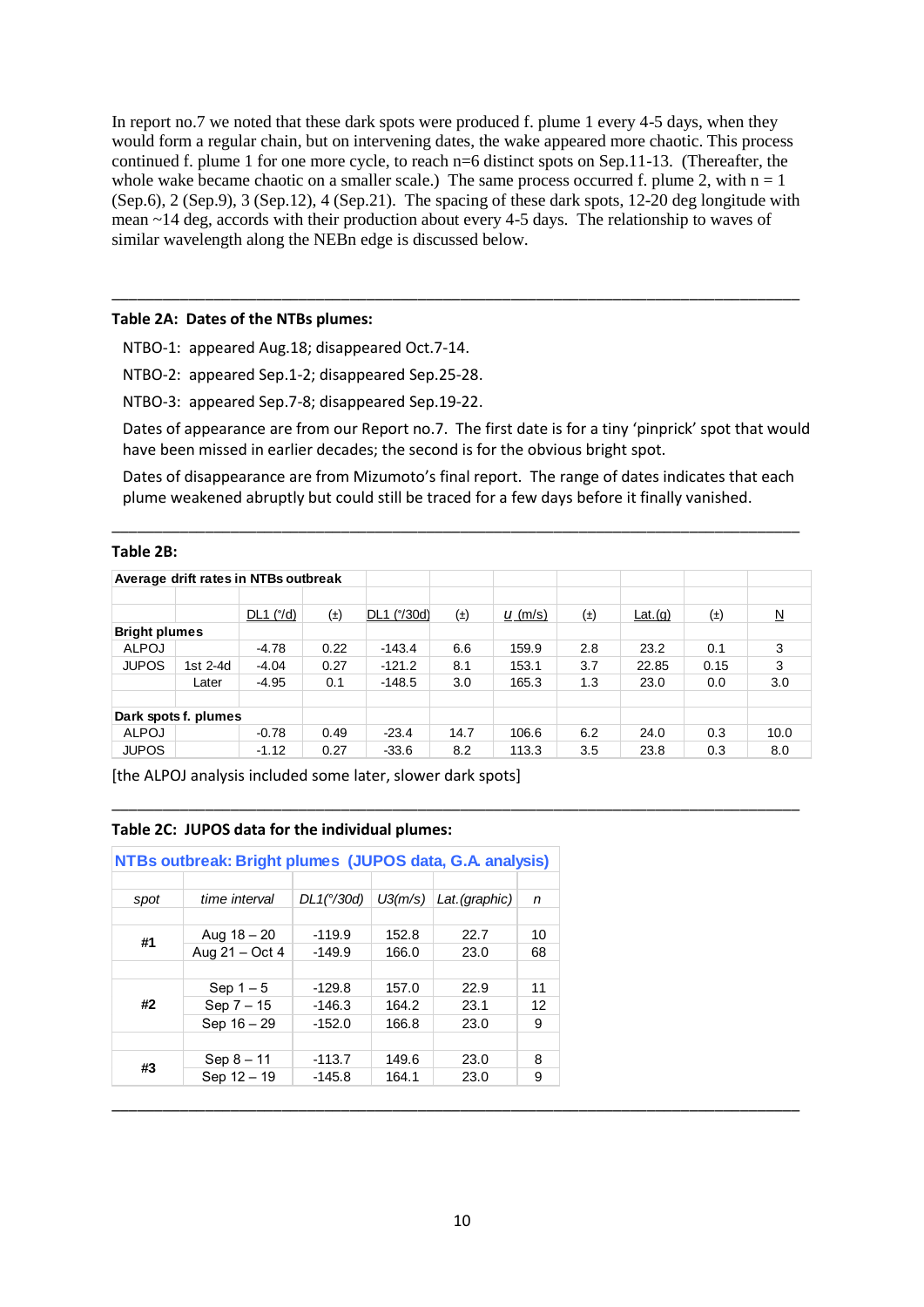*3) NTBs white clouds (~25-26°N).* These narrow streaks, sometimes methane-bright, seem to have flowed out of plumes along the wakes, with comparatively slow drift rates, close to System 1. Some of them became the westernmost features of the wakes, and seemed to be related to the weakening and disappearance of the next plume on the f. side (see below). The best-documented, a very small spot f. outbreak 1, had  $DL1 = +0.4$  deg/day. Even slower ones emerged f. outbreak 2, a string of evanescent white streaks and spots with DL1  $\sim$  +3 deg/day (Figs. 18 & 27).

*4) NTropZs white clouds (~20-22°N)*. They seem to have flowed out of the plumes. Vigorous interaction was observed between the white clouds and the NEBn (which was far north following the NEB expansion event) (see below under 'Effects on NTropZ').

In a few cases, the dark spot(s) at the f. (W) end of the wake evolved into distinct dark anticyclonic rings with methane-bright cloud caps. We noted one such in Report no.7, reported from Sep.4-6 at the f. end of the tail of plume 1, and notably methane-bright when near the limb. On Sep.8-9 the second dark spot in the wake was also an anticyclonic dark ring, and both rings were methane-bright when near the limb. The second one did not retain this form; but the first did, up to Sep.20, when it was at  $L1=320$ , just p. the decaying remnant of plume 3 (Fig.23). It then disappeared.

But a pair of similar spots (dark anticyclonic rings, methane-bright) developed likewise from the westernmost two dark spots in the wake of plume 2 in late Sep. (Figs. 21 & 22). Both the westernmost two dark spots were distinct rings on Sep.22. They were not generally methane-bright then, but became so by Oct.2; they are marked with red triangles on Fig.25. Likewise, there was a methanebright spot f. the wake of plume 3 on Sep.20-23 (Fig.24).

#### *Weakening / Disappearance of Plumes:*

As predicted, each plume disappeared at about the time when it caught up with the turbulent 'tail' of the next one p. it; plume 3 on Sep.19-22, plume 2 on Sep.25-28, and plume 1 on Oct.7-14. But this process was more complex than previously known. Quoting Mizumoto's report: "When plume 1 reached the end of outbreak 2 (NTBs white clouds; plume 2 had disappeared by this time), plume 1 weakened (decreased brightness) and then disappeared (not detected in CH4). Plume 2 and 3 also disappeared through a similar process. The three elements other than the plume (dark spots, NTBs white clouds, & NTrZs white clouds) also weakened to become diffuse after the disappearance of the plume."

We can expand this account as follows; it applies to the demise of all three plumes. (The phenomena are shown in Fig.23 for the demise of plume 3, Fig.24 for the demise of plume 2, & Fig.25 for the demise of plume 1.) Small white 'NTBs clouds', slightly north of the plumes' latitudes, emanated from the f. end of each wake ~14 days after the plume arose, and trailed following the wake, with DL1 near zero (best established for the cloud f. outbreak 1:  $DL1 = +13 \text{ deg}/30 \text{ d } [\text{G.A.}]$ ). The westernmost (f.) such cloud became a very small methane-bright white spot 10-17° p. the following plume, accelerating to almost the same speed as the plume\*, and this near-contact signalled the sudden weakening of the plume within a few days. (The white cloud then faded along with the plume.) The plume itself abruptly became much fainter than before, in RGB and in CH4, on the first date listed in the **Table**; but a small faint remnant of it could be tracked in RGB & CH4 for a few days thereafter. (The remnant of plume 1 also decelerated during this final phase.) On the last date listed in the **Table**, the plume was no longer visible and the chaotic wake covered the region.

\*This may be similar to a phenomenon we reported in the 2007 outbreak, that short-lived superfast bright spots lasting only a few days appeared at the f. end of the wake of the longest-lived plume, although they were not then close to any following plume [ref.3 in box above, Fig.31].

The sudden fading of both plume 2 and plume 1 began just as they were passing the NEB methanedark patch (see below), and thus, had just passed the remnant of WSZ two days earlier. Was this just a coincidence?

The subsequent revival and maturation of the NTB was summarised above, and the effects on the NTropZ are covered below.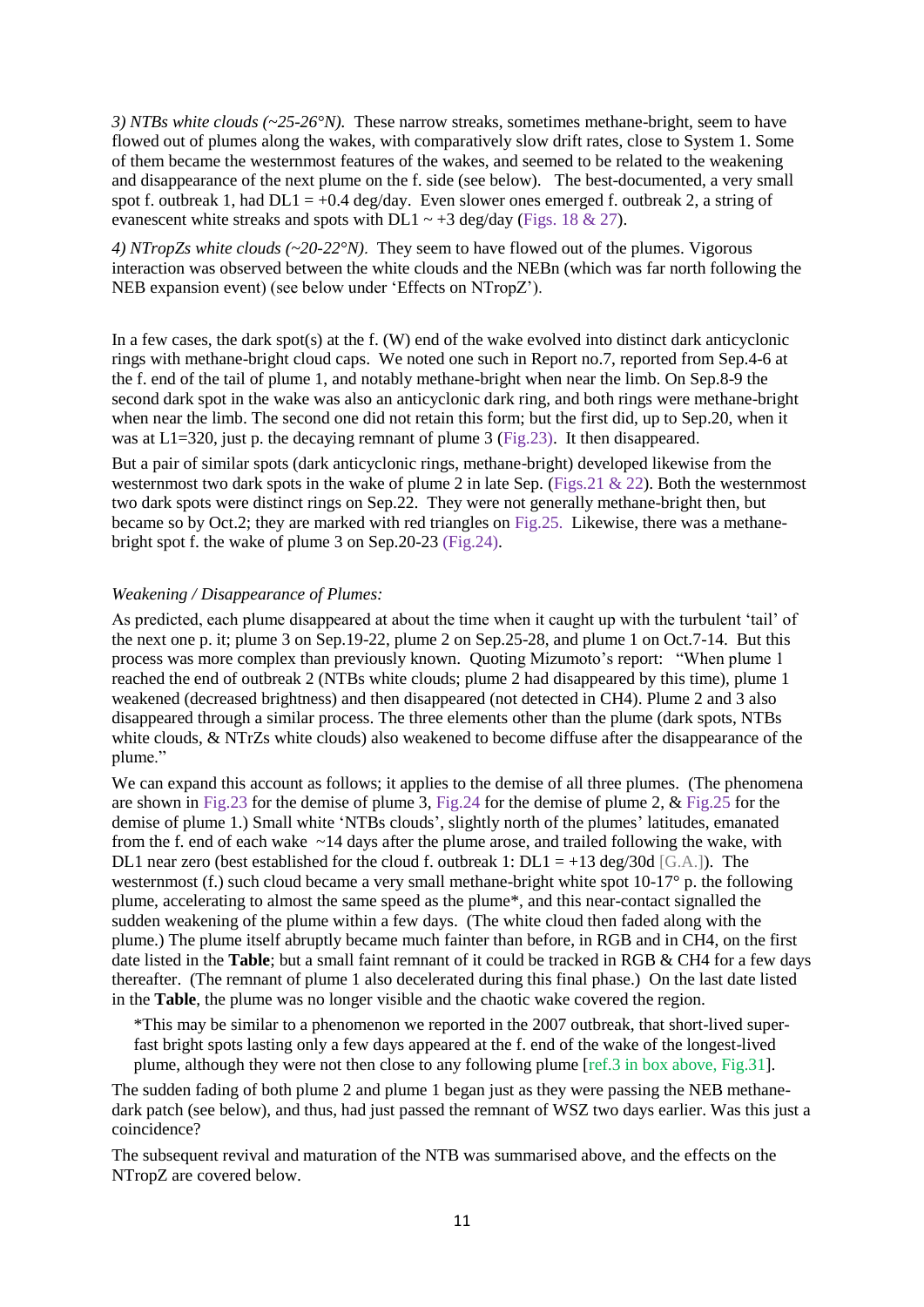#### *Effects of the NTBs outbreak on the NTropZ & NEBn*

There was dramatic interaction between the wakes of the NTBs outbreaks and the NEBn edge, which was very northerly (20.5°N) following the NEB expansion event a few months earlier (see below). As Mizumoto reported: "The NTropZs white clouds invaded NEBn, and NEBn became disturbed (probably related to NEB expanding). The invasion of the NTropZs white clouds into NEBn may be related to NEB barges (cyclonic vortices)." Long sectors of the NEBn were deformed into waves with mean wavelength ~17°, lined with bright streaks of the 'NTropZ white clouds' which often intruded as oblique rifts into the belt. As we noted in Report no.7, these waves often appeared aligned with the similarly periodic dark spots in the wake of plume 1 (and later, of plume 2).

The NEBn waves f. outbreak 1 (Fig.23) were almost stationary in System 3, and were in a sector where there was a series of cyclonic and anticyclonic ovals drifting with DL3  $\sim$  +0.13 deg/day (DL2  $\sim$ -4 deg/mth). These ovals were very small at the height of the NTBs outbreak, but had been well defined earlier; the HST map on Aug.25 shows a series of 5 anticyclonic vortices spaced at intervals of  $\sim$ 17° or nearly twice that (Fig.15), although these did not entail large waves on NEBn at the time. Apparently the passage of the NTBs jet outbreak induced these waves to form around the pre-existing NEBn circulations. There may also have been feedback to mould the NTBs dark spots, which were most distinct when in phase with the NEBn waves (Report no.7). [In 4 days, a typical interval between production of NTBs dark spots, the NTBs dark spots would travel ~33°, so a new dark spot would form only on every second alignment with the NEBn waves.]

Surprisingly, these waves were not associated with methane-dark waves, in contrast to the prominent methane patterns seen during the NEEs in 2000-01 and 2015-17. We attributed those to undulations on the NEBn jet, and the pattern of alternating cyclonic and anticyclonic vortices in NEBn in 2020 must have entailed similar undulations. But in 2020, there was just a single very intense methane-dark patch (see below) and no others. This needs further investigation.

#### *NTBs & NTropZ in Oct-Dec.*

The region evolved rapidly during Oct. following the disappearance of the three plumes. The southern NTB and NTropZ were initially filled with streaks and turbulence, which rapidly resolved into a narrow dark grey NTB(S) (24-25°N) and a very narrow, uneven NTropZ. From mid-Oct. to early Nov., different sectors of the NTropZ showed:

--bright white strips of 'NTropZs clouds' (21°N) forming the wave pattern along the NEBn (20°N) --elsewhere duller due to further turbulent streaks and the incipient reddish NTBs;

--incipient dull reddish fringe on some sectors of NTBs (~23°N).

By mid-Nov., the NTBs had a narrow reddish fringe at most longitudes, alongside a very narrow NTropZ that was still 'warm' tinted, i.e. fawn-coloured, in contrast to the white NTZ. There were a few reddish blobs in NTropZ, prograding..

The state of the NTropZ in Nov. is shown in Figs.30-32. The NTropZ is still streaked, with a reddish NTBs fringe, and an overall 'warm' (redder) tint contrasting with the 'cold' (bluer) tint of the NTZ. Indeed, the NTB-NTropZ-NEB-EZ(N)-EB were all reddish in Nov., resembling the 'great northern upheavals' seen in 2012 and 2017 [see Discussion below].

In Dec., there was a NTBs reddish fringe and a quiet fawn-coloured NTropZ all around the planet. So by the end of the apparition, the region was generally quiescent.

In Nov., there were also several prograding red blobs in the NTropZ (Figs. 5, 29, 30). The bestobserved one was tracked at  $DL1 = +1.3 \text{ deg/day}$  ( $DL3 = -6.1 \text{ deg/day}$ ) ( $Oct.31$ -Nov.12). This is an unusual speed, and the speed and latitude show that it is on the S flank of the NTBs jet. Fortuitously, it was viewed close up in the PJ30 images, and was revealed as a well-formed anticyclonic vortex.

There were several such red blobs: on Nov.6 they were at  $L1 \approx 280$  (described above), and  $L1 = 242 \& 177$ (shown on the first two images in Fig.30). The latter two had a slightly faster drift, very roughly DL1  $\sim$  +0.6 deg/day, though one of them decelerated to  $\sim+1.5$  deg/day (it was last seen on Dec.9). At least one was methane-bright  $[L1=240, Nov.2, Foster]$  – this was seen forming on Oct.29 at  $L1 = 233$  as a methane-bright eddy within the NEBn wave pattern (Fig.26).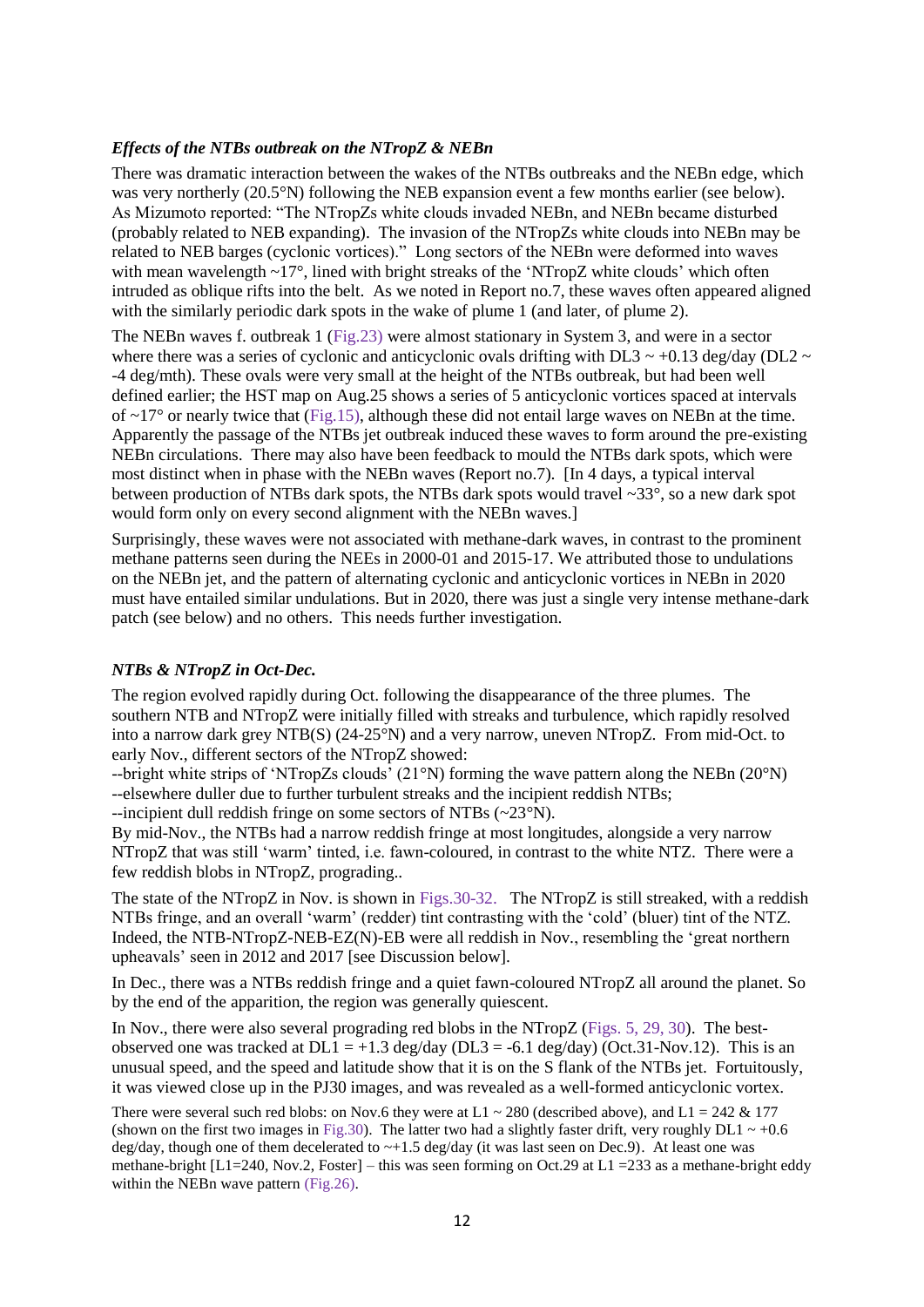The speeds and latitudes of these red blobs could fit onto a plausible ZDP along with the dark spots seen earlier in the outbreak (Fig.14), which could suggest a ZWP with peak speed typical of the NTC-C, in contrast to the Cassini and pre-outbreak ZWP with peak speed closer to NTC-D. This would fit in with the idea that the jet at cloud-top level 'collapses' to lower speed during the outbreak. However, the speeds of these spots may be slower than the zonal wind speeds.

### *Discussion*

#### *Was this the last NTBs outbreak in the series?*

Although the pale reddish fringe developed along the NTBs edge, it was much weaker than after previous such outbreaks – only a feeble copy of the "big red stripe" in 2016-17. Also, the 2020 outbreak did not suppress the NNTBs jet spot activity as previous outbreaks did. Both of these phenomena have occurred after all super-fast NTBs outbreaks since 1970, except that of 1990 – which was the final one in a quinquennial series [ref.7 in box below]. This raises the possibility that 2020 will be the last in the present series. It could also be relevant that the speed of the super-fast plumes was slightly lower than in any previous outbreak (although this was not the case in 1990). Alternatively, all these signs of comparative weakness could be consequences of the short interval since the previous outbreak. We should get a firmer expectation in the next two years or so. If the jet speed recovers to an intermediate level, another super-fast outbreak will be expected; but if a set of anticyclonic vortices develops with lesser speed, as in 1991, we could expect that state to be stable for some years.

#### *Is the 'great northern upheaval' a coherent phenomenon?*

It is notable that the NTBs outbreak and the NEB expansion event occurred within a few months of each other, so by November, all latitudes from the NTB to the Equatorial Band were disturbed and largely reddish, as the NTB revival and NEB expansion (see below) resulted in turbulence and reddish colour that spanned the NTropZ, and the EZ coloration had re-intensified (conceivably, as a consequence of these upheavals). The picture resembled the 'great northern upheavals' of 2012 and 2016-17, which also comprised near-simultaneous NTB and NEB upheavals, although the relative timings differed by several months [see box below, esp. ref.7\*].

Whether this was just a coincidence, or a sign of a real hemispheric phenomenon, is difficult to judge. Throughout observational history, Jupiter has occasionally displayed 'global upheavals', which we now think consist essentially of near-simultaneous upheavals in the NTB, SEB, and EZ [ref.7 in box below]. The last of these was in 2007. The more recent groupings of the NTB and NEB upheavals and EZ coloration are obviously comparable, but with only three examples and a variable timeframe, it is too early to tell whether the correlation implies causation.

#### **Background information on NEB Expansion Events:**

Background information and overviews of individual events can be found in the following accounts that we have published: for all from 1987 to 2009: Ref.6; for 2012: Ref.7; for 2015-2017: Ref.8. More detailed information is in the interim reports on this web site.

6. Rogers JH (2019) JBAA 129 (no.1), 13-26. 'Jupiter's North Equatorial Belt and Jet: I. Cyclic expansions and planetary waves.' https://britastro.org/node/9140

7. Rogers JH & Adamoli G (2019) JBAA 129 (no.3), 158-169. 'Jupiter's North Equatorial Belt and Jet: III. The 'great northern upheaval' in 2012.' https://britastro.org/node/15629

8. Rogers JH et al.(2019) EPSC Abstracts Vol. 13, EPSC-DPS2019-302. 'The cyclic expansions of Jupiter's North Equatorial Belt in 2015-2017.' https://www.britastro.org/node/19341

The near-synchronicity of NTBs outbreaks and NEEs from 2012 to 2020 was possible, despite the typical periodicities of 5 years for the NTB and 3 years for the NEB, because there was an additional, incomplete NEE in 2014-15, and the interval between NTBOs shortened from 5 to 4 years:

NEB rifts initiating NEEs: 2012 March, [2014 autumn, abortive], 2016 Oct., 2020 Feb.

NTBs jet outbreaks: 2012 April, 2016 Sep., 2020 Aug.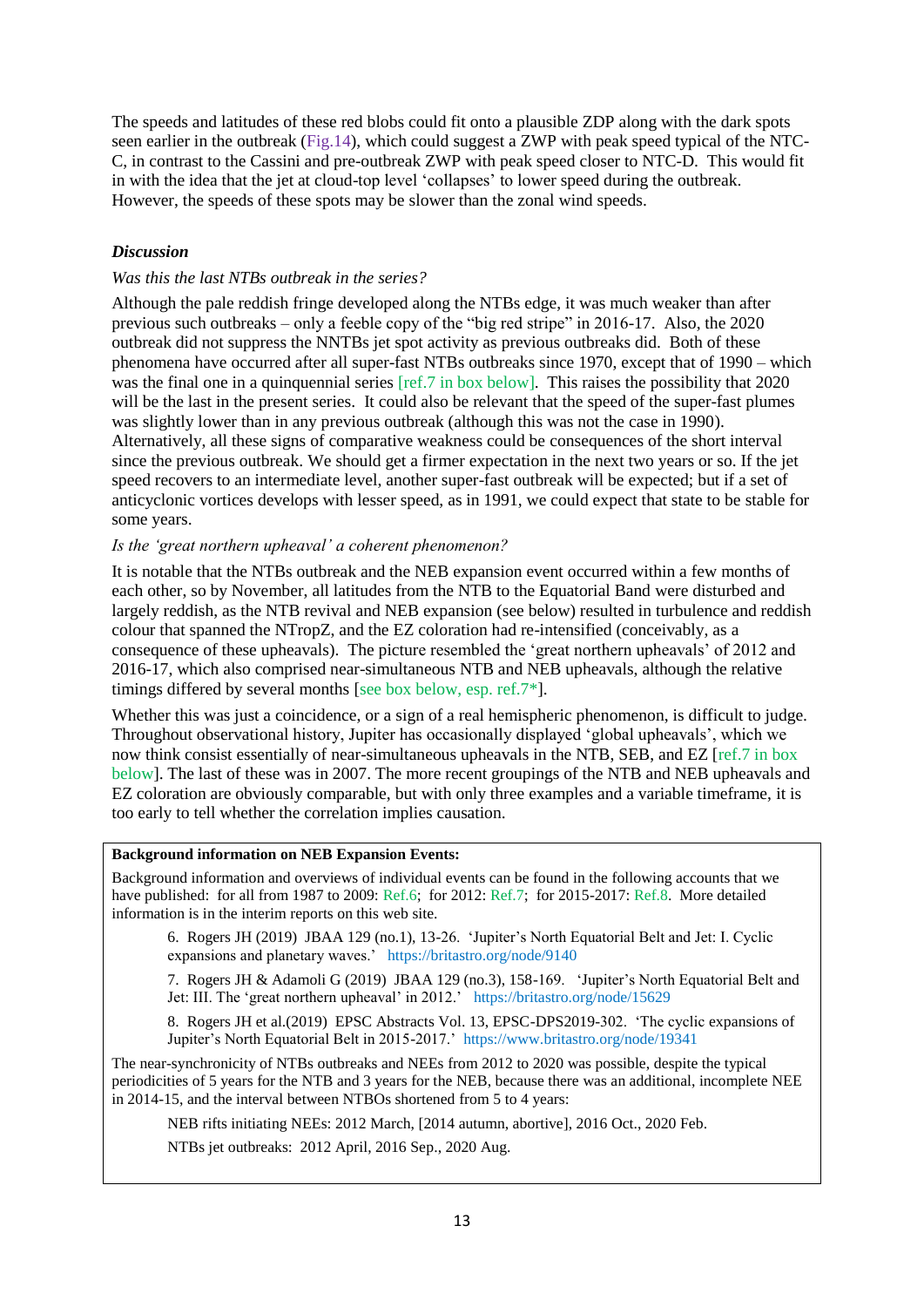# **N. Tropical domain & the NEB Expansion Event (NEE)**

# *The NEB Expansion Event (NEE)*

The typical cyclic upheaval in the NEB is a NEB expansion event (NEE), in which the dark belt broadens to the north over several months [see box above]. These are usually associated with a new bright 'rift' that is more northerly than usual in the belt, but the subsequent expansion of the dark belt can occur in various ways, either from a distinct origin or more irregularly around the planet. They have been occurring at intervals of 3-5 years since 1988, and the last was in 2017. A new NEE developed in the first half of 2020, and was mostly covered in our Reports nos.3&4 (with illustrations). Here we simply repeat the summary of it from Report no.4 (2020 July 29):

"The NEB is still impressively disturbed; it looks as though a NEB Expansion Event (NEE) is taking place. As described in Report no.3, this started in mid-February when a bright spot at  $\sim$ 14°N [adjacent to WSZ] initiated a complex rift system [Figure 7A]. The initial white spot (up to Feb.17) was inconspicuous; by Feb.26-29, multiple tiny bright spots and streaks had appeared p. WSZ; by March 9, the rift system had mostly low contrast but was expanding rapidly. Hi-res images showed that it developed into a very turbulent sector throughout March. Figure 7B shows the development in a set of maps from Feb. to June. In late March, some sectors of NEB p. White Spot Z (WSZ) were inflated northward to 20ºN with this turbulence, and stabilised as expanded sectors of NEB while new ones were appearing further p.

In May and June, the NEE made some progress, but also appeared to be fading in parts. The big rifted region (which spans the full width of the belt) has come round to its original longitude again and appears to be disrupting the expanded sector..... Nevertheless, the maps from late June (Figure 1) and July (Figure 2) show that the belt has expanded to 20ºN at most longitudes."

# *Features in northern NEB: AWOs & barges*

White spot Z (WSZ), the longest-lived AWO in this domain, was still a white oval up to Sep., by which time it was embedded in the expanded NEBn. Preceding WSZ, in June, there were several other white ovals which appeared to be fairly stable AWOs, all with DL2 in the range  $\sim$ 0 to -3 deg/mth. One (WS-a) had persisted since 2017, but others had appeared more recently. As of mid-June there are three pairs of them, designated as follows: WSZ & WS-n; WS-a & WS-o; & two new ones. But WS-o had shrunk to a tiny spot, embedded in a large dark brown patch of expanded NEB. Unusual large cyclonic pale ovals had also developed along this sector, and were well shown in some JunoCam maps.

WSZ had been rapidly prograding as usual during solar conjunction, but then slowed down, and maintained  $DL2 = -4.8$  from late April to Sep. Other AWOs (inc. WS-a, n, o) were almost stationary in L2 (**Table 1**).

WSZ is shown in Figures 12, 15, 16, 23, 24, 25, 26. It was still a white oval, weakly methane-bright, embedded in the expanded NEBn, when NTBs plume 1 passed it on Sep.8. Over the next few days, as the wake passed it, a brilliant filament of NTropZs white cloud intruded into the NEB along the p. side of WSZ and wrapped anticyclonically around it. This happened again on Sep.18-20, just as plume 3 passed it and started fading; and again on Sep.23. Thereafter, WSZ was pale but had lost all its white cloud cap, appearing in hi-res images as an anticyclonic swirl, at least throughout Oct. and (at lower resolution) Nov.

The other AWOs also disappeared; some shrunk to tiny spots within the expanded dark brown NEB. JunoCam got a close-up image of the former WS-n at PJ28. Another such spot was recorded mainly as a small anticyclonic dark brown spot ['ADS' on charts, at  $L2 = 80 \rightarrow 70$ ], and was seen close-up by JunoCam at PJ29. Both were well-formed anticyclonic vortices.

However, WSZ and possibly others were reappearing in December (see below), after the disturbances quietened down. Although WSZ decelerated briefly when plume 1 passed, its mean speed thereafter seems to have been the same as it was during the summer.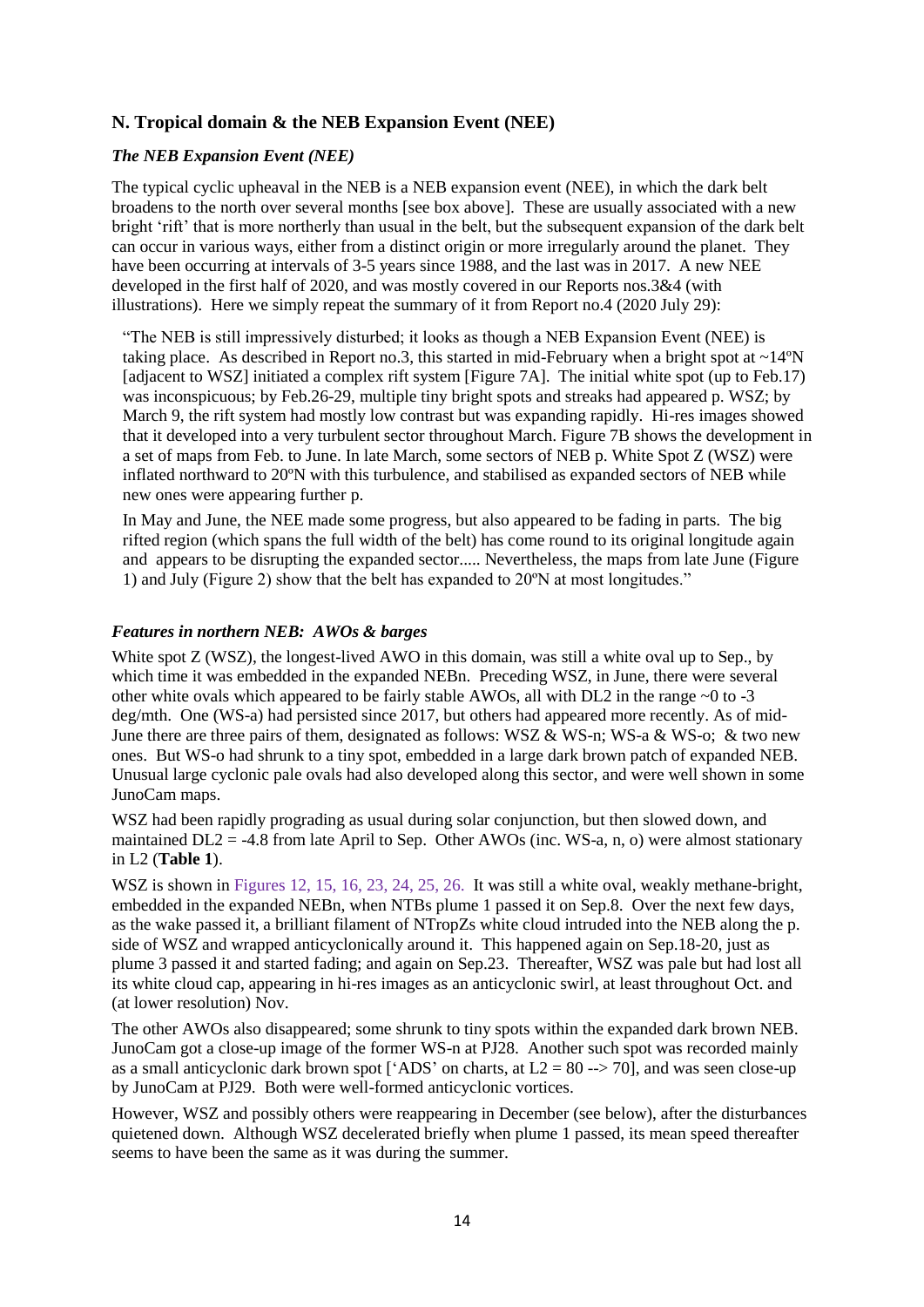WSZ and perhaps other AWOs thus recapitulated the disappearance and reappearance that they showed during all the previous NTBs jet outbreaks from 2007 onwards. Most AWOs may not survive, but WSZ always loses its white cloud cover during the outbreak but later revives.

There were small dark spots in the NEB at 15-16°N, i.e. barges or precursors thereof, but mostly short-lived as the belt was so disturbed. Like the AWOs, they had typical NTropC drifts close to System 2 (**Table 1**).

Along what remained of the usual NEBn edge, at 17-18°N, there were various dark projections and white bays, moving under the influence of the retrograde jet at 17<sup>°</sup>N, and thus distinct from the bays accommodating AWOs. Their DL2 ranged from  $+5$  to  $+17$  deg/mth. They were short-lived (only one projection lasted more than 14 days). They apparently included waves along the jet, which may have been suffering interference with stationary (NTropC) features. Some of these features were mentioned in our Reports no.3 (waves with  $DL2 = +6$  in Feb., +11 in March) and no.4 (bays,  $DL2 =$ +9 ( $\pm$ 4), April-June). We also tracked a single white spot with the peak jet speed (DL2 = +25,  $17.6^{\circ}$ N, July 29 – Aug. 20).

The ZDP for all these features is in Fig.14. Curiously, all the points lie to the right of the spacecraft ZWP (i.e. the spots are all moving faster eastward); normally this would only be expected for features with  $DI.2>0$ .

# *The methane-dark patch (MDP) in NEB*

During some previous NEB expansion events, notably in 2000-01 and 2015-17, a prominent series of methane-dark waves appeared around most of the NEB. But in 2020 there was only a short-lived, incomplete wave-train in May, and a single very dark patch that developed later.

In May, a series of large diffuse methane-dark waves developed in the expanded sector of NEB. There were five such waves with a spacing of  $\sim$ 25-30 $^{\circ}$ , overlying the retrograding NEBn jet. Wave no.2 was especially large and coincided with a dark brown patch of NEB around the shrunken WS-o. These waves were short-lived, only appearing in mid-May and fading in mid-June as NEB rifts began to disrupt this sector. (See Report no.4 for more details.)

Separately, in July & August, observers noticed a very methane-dark patch (MDP) on the NEB (see Report no.5) It had appeared at the end of June, being first visible in CH4 images on June 27 (B. Adcock, towards the limb), July 5 (M. Delcroix), & July 7 (R. Smith, near the limb). A hi-res RGB image on July 7 (F.&G. Carvalho) showed no special feature to explain the MDP's appearance. The MDP was more conspicuous when near the limb, i.e. it showed more than the usual limb-darkening, consistent with it being a clearing in the upper hazes.

The MDP is shown in Figs.16, 17, 23, 24, 26. , including several hi-res RGB images of its location.

It was conspicuous in CH4 images on July 22-30 (Report no.5, Fig.2 & Map 4). It coincided with a deeply brown patch at  $L3 \sim 240$  [L2  $\sim 160$ ]. Sometimes a tiny spot resembling the shrunken AWOs (WS-a, -n, -o) was detected within it, and there was a dark barge on its f. edge in July & Aug., which was also methane-dark. (Some time between August 3 and 8, a brilliant white point erupted on the S edge of this barge. Outbreaks adjacent to barges have been observed before, and this one occurred as an elaborate rift system was moving through that region. Another such eruption on the S edge of the barge was visible on Aug.18-19.)

The MDP was similar to the earlier large methane-dark wave no.2 over a prominent brown patch around tiny WS-o in 2020 June. But the MDP itself was more extended and did not correspond to any distinct cloud pattern, although it often corresponded to a darker brown area of NEB. Although it appeared as a diffuse dark patch in lo-res images, in hi-res images it often appeared irregular and streaky. It was well documented at all wavelengths in the Hubble OPAL images on Aug.25, which confirmed a grey anticyclonic vortex within it (also in C. Go's images on Aug.26: Fig.16); extraordinarily, this vortex was deeply methane-dark, while the more diffuse methane-dark, UVbright patch covered it and the adjacent dark brown area.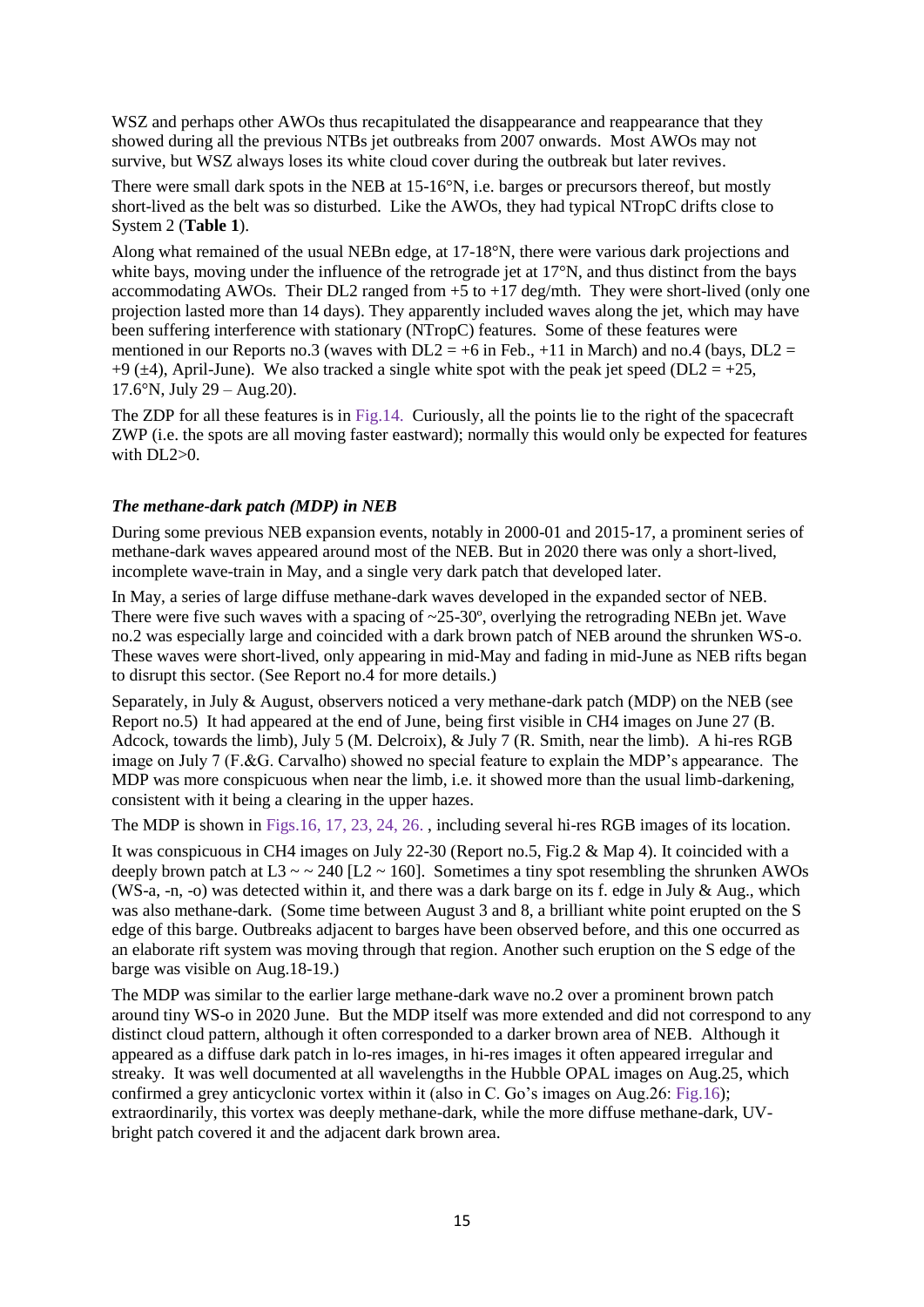The MDP was still very prominent up to early Oct. NTBs plume 1 passed it on Sep.10; plume 2 suddenly faded as it passed the MDP on Sep.25; and plume 1 passed it again on Oct.8, just as that plume also began to fade.

The drift of the MDP is plotted in Fig.33. In July & Aug. it was stationary at L2~159 (L3 ~ 239-- $>248$ ) ( $\sim$ 30° p. WSZ), but from mid-Sep. it developed positive drift – surprising as it was then no longer fixed in relation to the adjacent visible NEB features. In Sep. it passed across the dark barge that had been on its f. edge, and by Oct.9 & 14 the MDP was well clear of the barge and overlapped the remnant of WSZ (Figs. 24  $\&$  26) – and the MDP was starting to fade. On Oct. 22  $\&$  29 Fig. 26), the MDP seemed to be disappearing -- amid vigorous motions associated with bright new rifts in the NEB, NEBn, and NTropZ [see caption to these fine images in Fig.26]. It was no longer visible in CH4 images on Nov.5  $\&$  7 (Foster), although the barge on its f. side was still methane-dark.

The MDP is difficult to explain. It resembled the methane-dark waves that appeared around most of the NEB during some previous NEB expansion events, notably in 2000-01 and 2015-17 – and particularly the large reddish-brown anticyclonic bulges that have sometime been especially methanedark within them, including wave no.2 in 2020 June. We assume that, like them, it represented a warm, clear patch in the atmosphere above the visible clouds. But this intensely methane-dark patch was uniquely isolated. For much of its life it contained a small anticyclonic vortex, and lay adjacent to a cyclonic dark barge, although it did not appear to be an organised circulation. But from mid-Sep. onwards it drifted westwards. A possible cause for this was the passage of NTBs plume 1 on Sep.10, followed by its wake with consequent wave generation along the NEBn, which probably perturbed the NEBn retrograde jet. With this drift the MDP was crossing over the tropospheric circulations, and only faded away when it encountered the remnant of WSZ, just as that region was particularly disturbed by bright rifts and swirls.

# *NEB Rifts*

An expanding rift system affected the NEB throughout the apparition, and initiated the NEE as mentioned above (Reports no.3&4). From Report no.4 (2020 July 29):

"As described in Report no.3, this started in mid-February when a bright spot at ~14ºN [adjacent to WSZ] initiated a complex rift system.... The large rift system has continued to expand, its p. end having DL2  $\sim$  -130 deg/mth (-4.3 deg/day), and the f. end DL2  $\sim$  -80 deg/mth (-2.7 deg/day). Individual white spots have been tracked at both these speeds and a range in between."

From March onwards, there were extensive bands of rifts covering  $\sim 100^{\circ}$  in March,  $\sim 150^{\circ}$  in April-May, and >180° in June-July. Their drifts have been assessed using JUPOS charts with different longitude systems and different latitude ranges; a colour coded JUPOS chart shows the latitude dependence of the drift rates most clearly **(Supplement B)**. These charts suggest that the drifts of most of these rifts, both individual white spots and broader bands, were  $DL2 \sim -2.6$  to  $-4.1$  deg/day (mean -3.2  $\pm$ 0.5 deg/day), i.e. typical for rift systems. But they suggest that the f. end of the whole rift system had  $DL2 \sim -2.0$  deg/day in March, representing the progression of the initial disturbance from near WSZ in Feb., and then accelerating gradually to reach  $\sim$  -3 deg/day in June and -4 deg/day in August. From late August, several additional slow-moving white spots generated on the northern edge of the main rift system were observed, lagging behind it, with  $DL2 \sim 1.6 \ (\pm 0.2)$  deg/day (presumably in the middle of the expanded NEB). On the other hand, in the southern part of the NEB, some shortlived white spots were recorded with  $DL2 \sim -5.4 \text{ deg/day}$ .

#### *The NEB from July to Dec.*

Figure 15 shows maps of the NEB from July to Nov., continuing the series in Report no.4.

The NEB was fully expanded to 20.5°N from late July onwards, apart from a sector from  $L2 \sim 0.60$  $(L3 \sim 80-140)$  where the northern extension remained lighter until overtaken by a large rifted sector in early Sep. Large rifted sectors were common in these months (see below), though the turbulence was quite small-scale and low-contrast, without large bright rifts.

In Oct., with these turbulent sectors as well as rifting of the NEBn edge due to the NTBs jet outbreak (see above), the largescale appearance of the NEB became rather pale and quiescent.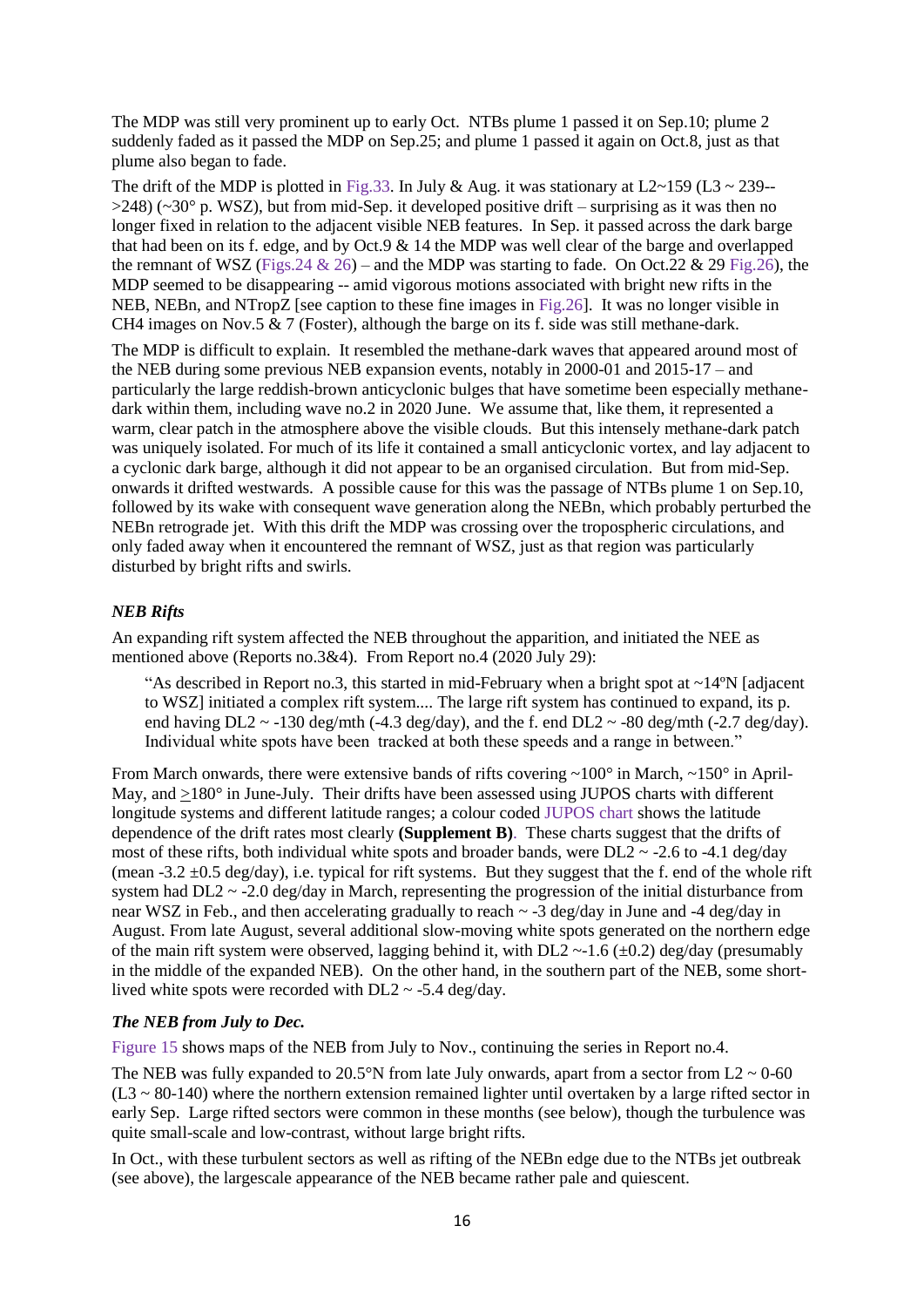In Dec., the NEB was mostly rather pale, except for a narrow brown NEB(S), and barges were forming along a central line. Methane-bright 'NTropZs clouds' from the NTBs outbreak occasionally still intruded as rifts into the NEBn (as described in Sep.,  $\&$  also notably on Oct.22 – Fig.26): one was imaged on Dec.6, involved with an AWO at  $L2 \sim 71$ . NEB rifts were also reappearing: rifting was seen in southern NEB p. the barge at  $L2=218$  on Dec.9 & 11, and a bright white spot in mid-NEB on Dec.20.

The images in Dec. show many barges and white ovals (probable AWOs). The barges include some that were established in Sep. before or during the NTBs outbreak, plus some new ones. Three of the AWOs may be WSZ, WS-a and WS-o reappearing after their obscurity, and there seem to be several new ones as well.

\_\_\_\_\_\_\_\_\_\_\_\_\_\_\_\_\_\_\_\_\_\_\_\_\_\_\_\_\_\_\_\_\_\_\_\_\_\_\_\_\_\_\_\_\_\_\_\_\_\_\_\_\_\_\_\_\_\_\_\_\_\_\_\_\_\_\_\_\_\_\_\_\_\_\_\_\_\_\_\_

# **Figure legends**

Figure 1. ZDP from JUPOS data from the NNTZ to the mid-NEB, compared with the ZWP from Cassini [Porco et al., 2003; *Science* 299, 1541].

Figure 2. Slices from maps throughout 2020 to show changes in major belts and zones, notably the NTB upheaval, the NEB expansion event, and the EZ coloration. This follows on from a series presented in our 2019 report no.9. Colours and intensities are uncalibrated and in some maps have been adjusted to give more consistent overall balance. (Polar darkening was removed after May.)

Figure 3. Map from Sep.15; images & map by Andy Casely, giving the best overview of the NTBs outbreak. (Another map from various images on the same date, by Rob Bullen, was posted in our Juno PJ29 report & is in a forthcoming issue of the *Journal of the BAA*.)

Figure 4. Map from Oct.20-22 (by Shinji Mizumoto).

Figure 5. Map from Nov.6-9 (by Rob Bullen; previously posted in our PJ30 report).

Figure 6. Map from Dec.25-27 (Shinji Mizumoto; previously posted in our PJ31 report).

Figure 7. (A) Zonal drift profile for the N5 domain, including some data from 2019 for the large AWO, compared with the ZWP from Cassini. (B) Drift of the large N5 AWO in L2 and in latitude.

Figure 8. Closeup view of the large N5 AWO from JunoCam at PJ29 (from our PJ29 report).

Figure 9(a,b,c). Images of the high northern latitudes in Aug. & Sep., showing motions around the large N5 AWO (indicated by a white arrowhead). Other persistent, tracked white spots are indicated with colour-coded arrows.

Figure 10. (A) Zonal drift profile for the N4 domain, compared with the ZWP from Cassini. (B) Drift of an N4 AWO in L2 and in latitude.

Figure 11. Maps covering the N2 domain from July to Nov.

Figure 12. Excerpts from maps of the N hemisphere in October showing the merger of NN-WS-6  $\&$ 7, as well as waves along the NEBn after the NTBs outbreak, and the remnant of White Spot Z. (By Shinji Mizumoto). (For original images see Fig.26.)

Figure 13. ZDP for the N2 domain.

Figure 14. ZDP from JUPOS data from the NNTZ to the mid-NEB, annotated. The pale blue curve is the ZWP from Cassini [Porco et al., 2003]. The pale mauve curves indicate possible ZDPs which diverge from the Cassini ZWP. (Annotated version of Fig.1.)

Figure 15. Maps covering the N. Temperate & Tropical domains from July to Nov.

*The following figures show large collections of images and maps from Aug. to Oct., covering both the NTBs outbreak in all its aspects, and the effects in the NEBn, and the methane-dark patch (MDP).*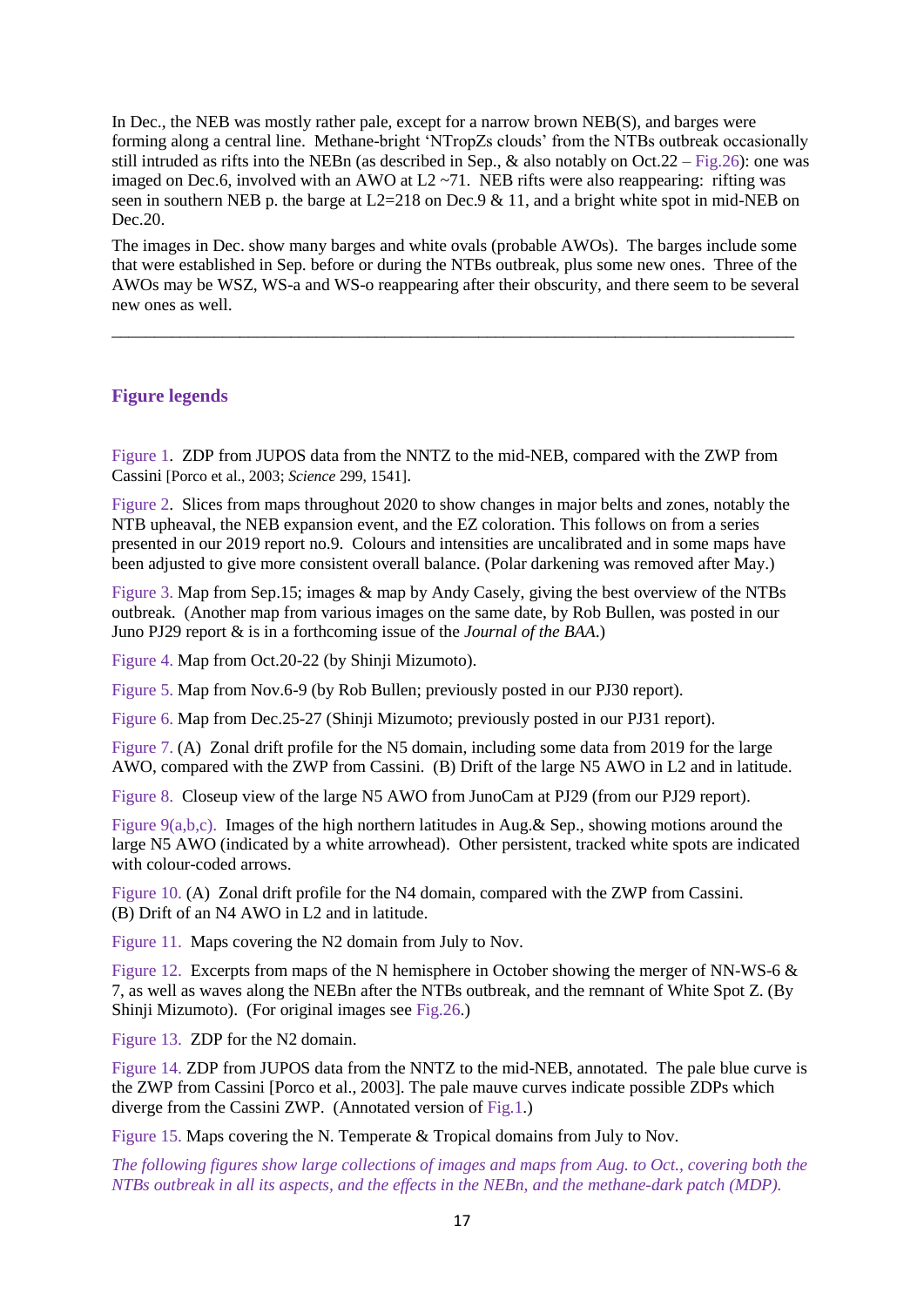Figure 16. Images from Aug.25-29, in RGB & CH4, including the NEB sector with WSZ and the MDP. Compare the HST map on Aug.25 (Fig.15). Plus a CH4 image from Sep.10 showing NTBO-1 passing the NEB methane-dark patch (MDP).

Figure 17. RGB & CH4 images from Sep.15&20, showing the NTBs jet outbreak, and the MDP in the NEB. *Top row:* RGB images on Sep.15, by three observers, showing NTBO-1; its wake spans the disk. *Middle row:* matching CH4 images. *Bottom row:* CH4 images on Sep.20. Compare RGB images in Fig.20.

Figure 18. Images on Sep.23, in RGB & CH4; the RGB images are one rotation apart and can be blinked to show the winds. Notable features are indicated, esp. those that are methane-bright.

Figure 19. Map from Sep.15 (copied from Fig.3), showing the key features of the NTBs outbreak. The three plumes are labelled NTBO-1,2,3. Each has a 'wake' or 'tail' of length proportional to its age. The wake of NTBO-2 has three dark spots; that of NTBO-1 has more but on this date they are in the irregular phase of their cycle (see text). Note that NTropZs white clouds are invading the NEBn in a wave-like pattern around the anticyclonic features such as WSZ and the MDP.

Figure 20. Hi-res images showing details of the NTBs outbreak (Sep.18-30). *Left & middle columns:* Pairs of images showing rapid motions; the top two pairs also show the MDP in the NEB (compare Fig.17 for CH4 images & Fig.24 for a map). The bottom two pairs show the demise of NTBO-3.

*Right column:* Image showing NTBO-1, & the GRS & oval BA.

Figure 21. Images on Sep.14, showing NTBO-2, with the very dark spot developing at the f. end of its wake, which is wrapped in methane-bright streaks that dominate it when seen near the limb. (The maps in Fig.22 show the dark spot in the context of the growing NTBO-2 wake, and higherresolution images are in Fig.18.)

Figure 22. Maps of NTBO-2 and its wake (by Shinji Mizumoto), Sep.15-24, plotted in L1. (Also see Figs. 18  $\&$  21.) They show the wake expanding from 3 to 4 dark spots (dark blue lines), aligned with wave structure on the NEBn; the westernmost dark spot is an anticyclonic ring; bright spots and streaks extend Nf. from it (dark green lines).

Figure 23. Maps by Mizumoto (with scales at the top in L1) have been realigned on the NEBn features. They show the main series of NEBn circulations including WSZ and the MDP, and NTBO-1 passing them; waves in NEBn induced by the passage of the wake of NTBO-1; and the MDP, including its dissociation from the tropospheric features when it began retrograding. Also shows the demise of NTBO-3.

Figure 24. Images from Sep.20-29, including CH4 images, including the demise of NTBO-2, and the MDP. *Top left:* Pair of maps from A. Casely on Sep.20, allowing precise registration of visible & CH4 maps. *Bottom left:* Drift of the MDP in L2.

Figure 25. Maps (Oct.2-14, by Shinji Mizumoto) showing the demise of the NTBO-1 plume (small red arrow at left) as it catches up with the wake of NTBO-3. Two dark spots in the wake of NTBO-2 are anticyclonic, methane-bright rings (red arrowheads). Note a small methane-bright white spot (white arrowhead) f. the NTBO-2 wake on Oct.2&3,  $\sim$ 17° p. the NTBO-1 plume, and the same or another on Oct.7&9 as the plume starts to weaken. Original images are in Fig.26 & the map series is continued in Fig.12.

Figure 26. Images in RGB & CH4 (Oct.1-14), showing the MDP & WSZ & demise of NTBO plume 1, which started fading as it passed WSZ & the MDP. (Also see Mizumoto's maps from these & subsequent images: Fig.25 & Fig.12.). Also note methane-bright anticyclonic rings in NTropZ as described above. The MDP is due S of NN-WS-6&7, but gradually retrograding relative to them. The last 2 images, Oct.22 & 29 (by Foster), are spectacular, showing vigorous activity: NN-WS-6&7 merging; bright new rifts in the NEB, another bright intrusion from NTropZs into NEBn, perturbing the remnant of WSZ; & origin of a prograding red blob in NTropZ from an eddy in the NTropZ/NEBn waves.